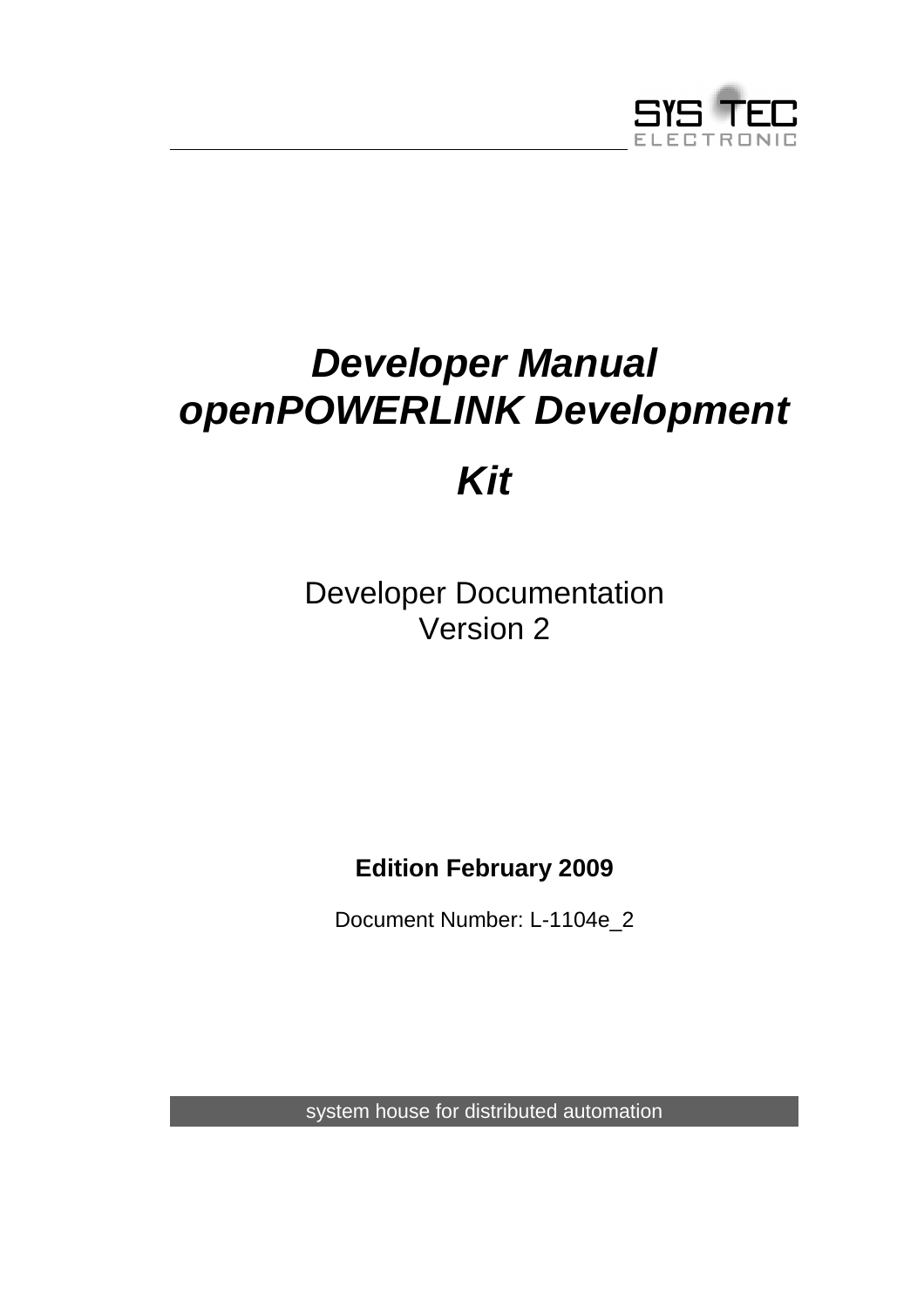## **Status/Changes**

## Status: approved

| <b>Date/Version</b> | <b>Chapter</b> | <b>Changes</b>                                     | <b>Editor</b> |
|---------------------|----------------|----------------------------------------------------|---------------|
| 12.01.07 / 1.0      | all            | <b>Draft</b>                                       | D. Krüger     |
| 28.02.08 / 1.1      | Toolchain      | <b>Adjustments to current Linux-</b><br><b>BSP</b> | D. Krüger     |
| 28.02.08 / 2        | all            | <b>Rework for new Development</b><br>Kit           | D. Krüger     |
|                     |                |                                                    |               |
|                     |                |                                                    |               |
|                     |                |                                                    |               |
|                     |                |                                                    |               |
|                     |                |                                                    |               |
|                     |                |                                                    |               |
|                     |                |                                                    |               |
|                     |                |                                                    |               |
|                     |                |                                                    |               |
|                     |                |                                                    |               |

© SYS TEC electronic GmbH 2009 L-1104e\_2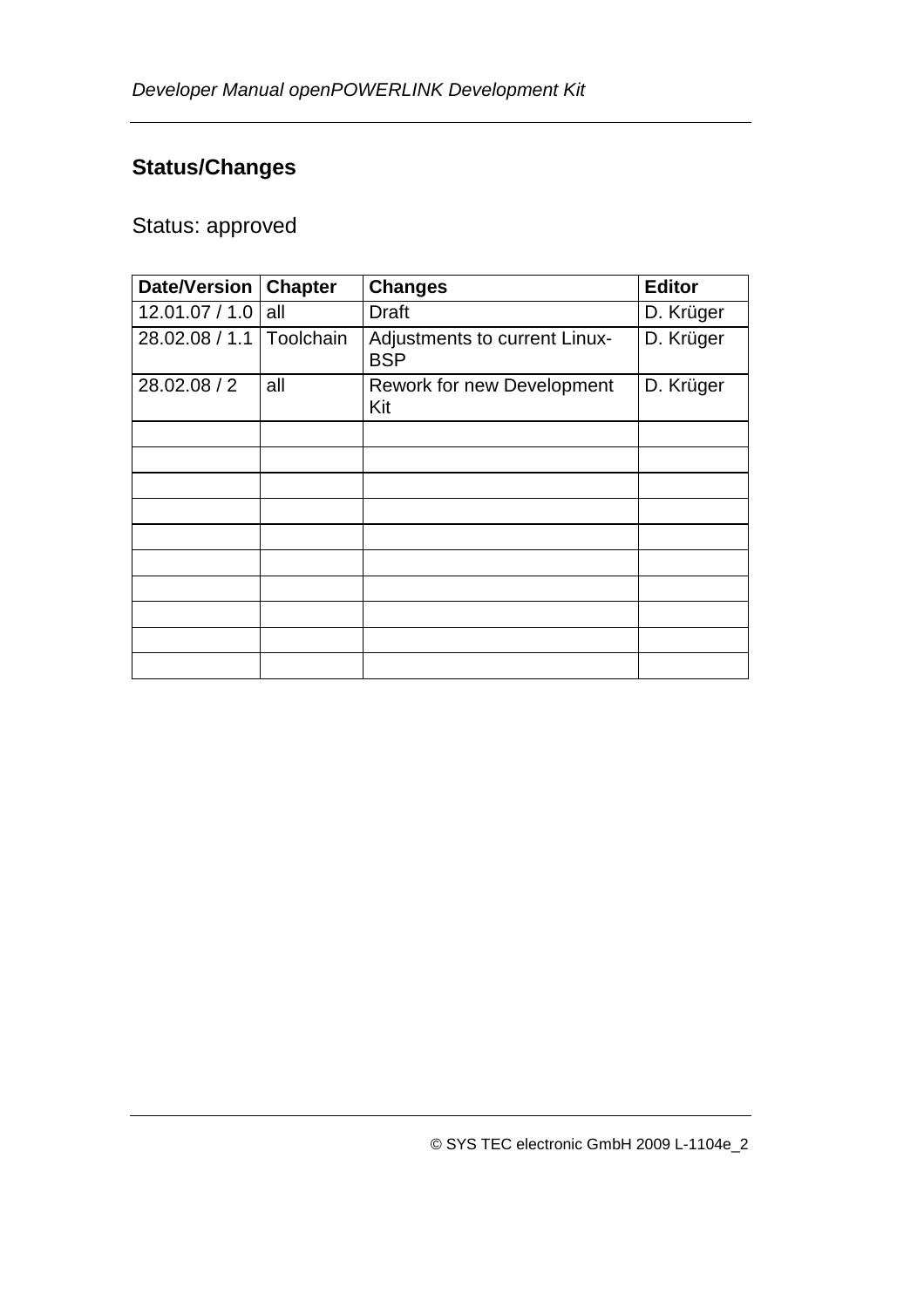In this manual are descriptions for copyrighted products which are not explicitly indicated as such. The absence of the trademark  $(\circ)$  symbol does not infer that a product is not protected. Additionally, registered patents and trademarks are similarly not expressly indicated in this manual

The information in this document has been carefully checked and is believed to be entirely reliable. However, SYS TEC electronic GmbH assumes no responsibility for any inaccuracies. SYS TEC electronic GmbH neither gives any guarantee nor accepts any liability whatsoever for consequential damages resulting from the use of this manual or its associated product. SYS TEC electronic GmbH reserves the right to alter the information contained herein without prior notification and accepts no responsibility for any damages which might result.

Additionally, SYS TEC electronic GmbH offers no guarantee nor accepts any liability for damages arising from the improper usage or improper installation of the hardware or software. SYS TEC electronic GmbH further reserves the right to alter the layout and/or design of the hardware without prior notification and accepts no liability for doing so.

 Copyright 2009 SYS TEC electronic GmbH. rights – including those of translation, reprint, broadcast, photomechanical or similar reproduction and storage or processing in computer systems, in whole or in part – are reserved. No reproduction may occur without the express written consent from SYS TEC electronic GmbH.

|                         | <b>EUROPE</b>                                                                             | <b>NORTH AMERICA</b>                                                                                                    |
|-------------------------|-------------------------------------------------------------------------------------------|-------------------------------------------------------------------------------------------------------------------------|
| Address:                | <b>SYS TEC electronic GmbH</b><br>August-Bebel-Str. 29<br>D-07973 Greiz<br><b>GERMANY</b> | <b>PHYTEC America LLC</b><br>203 Parfitt Way SW, Suite<br>G <sub>100</sub><br>Bainbridge Island, WA 98110<br><b>USA</b> |
| Ordering<br>Information | +49 (3661) 6279-0<br>info@systec-electronic.com                                           | 1 (800) 278-9913<br>info@phytec.com                                                                                     |
| Technical<br>Support:   | +49 (3661) 6279-0<br>support@systec-electronic.com                                        | 1 (800) 278-9913<br>support@phytec.com                                                                                  |
| Fax:                    | +49 (3661) 62 79 99                                                                       | 1 (206) 780-9135                                                                                                        |
| Web Site:               | http://www.systec-electronic.com                                                          | http://www.phytec.com                                                                                                   |

2<sup>nd</sup> Edition February 2009

SYS TEC electronic GmbH 2008 L-1104e\_2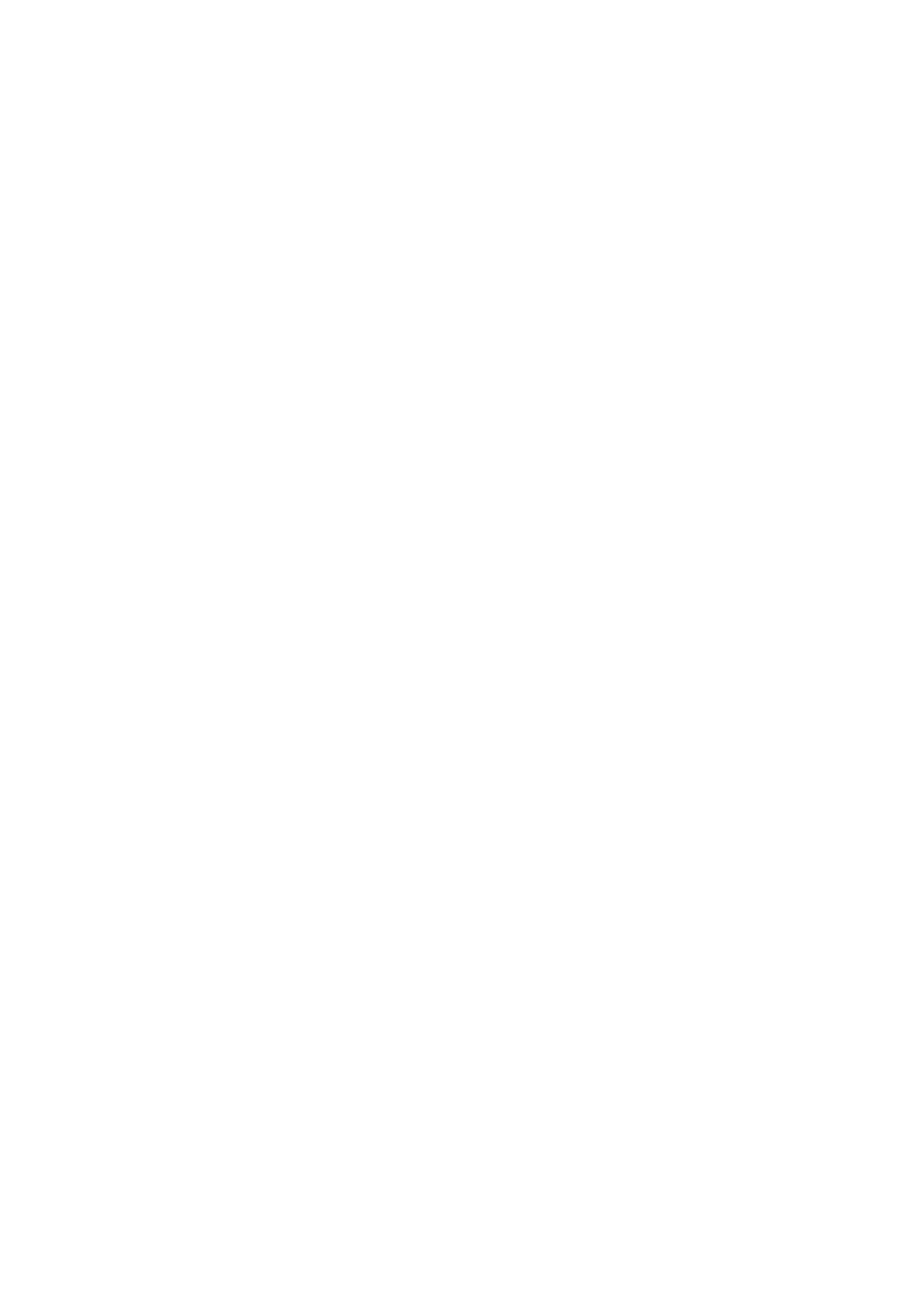## **Table of Contents**

| 1            |     |       |                                                          |  |
|--------------|-----|-------|----------------------------------------------------------|--|
| $\mathbf{2}$ |     |       |                                                          |  |
| 3            |     |       |                                                          |  |
|              | 3.1 |       |                                                          |  |
|              |     |       |                                                          |  |
| 4            |     |       | Commissioning of the Development Kit ECUcore-5484 7      |  |
|              |     |       |                                                          |  |
|              | 4.2 |       |                                                          |  |
|              |     |       |                                                          |  |
| 5            |     |       |                                                          |  |
|              | 5.1 |       |                                                          |  |
|              | 5.2 |       |                                                          |  |
| 6            |     |       | Functionality of Ethernet POWERLINK 16                   |  |
|              | 6.1 |       |                                                          |  |
|              | 6.2 |       | Connection to the Ethernet POWERLINK Network 16          |  |
|              | 6.3 |       |                                                          |  |
|              |     |       |                                                          |  |
| 7            |     |       |                                                          |  |
|              |     |       |                                                          |  |
|              |     | 7.1.1 |                                                          |  |
|              |     | 7.1.2 |                                                          |  |
|              |     | 7.1.3 |                                                          |  |
| 8            |     |       |                                                          |  |
|              | 8.1 |       |                                                          |  |
|              | 8.2 |       | Building the POWERLINK Demo Application 21               |  |
|              |     | 8.2.1 |                                                          |  |
|              |     |       | 8.2.1.1 Translating the Source Codes 21                  |  |
|              |     |       | 8.2.1.2 Executing the Application  22                    |  |
|              |     |       | 8.3 Updating the Demo Application on the ECUcore-5484 23 |  |
|              |     |       |                                                          |  |
|              |     |       |                                                          |  |
|              |     |       |                                                          |  |
|              |     |       |                                                          |  |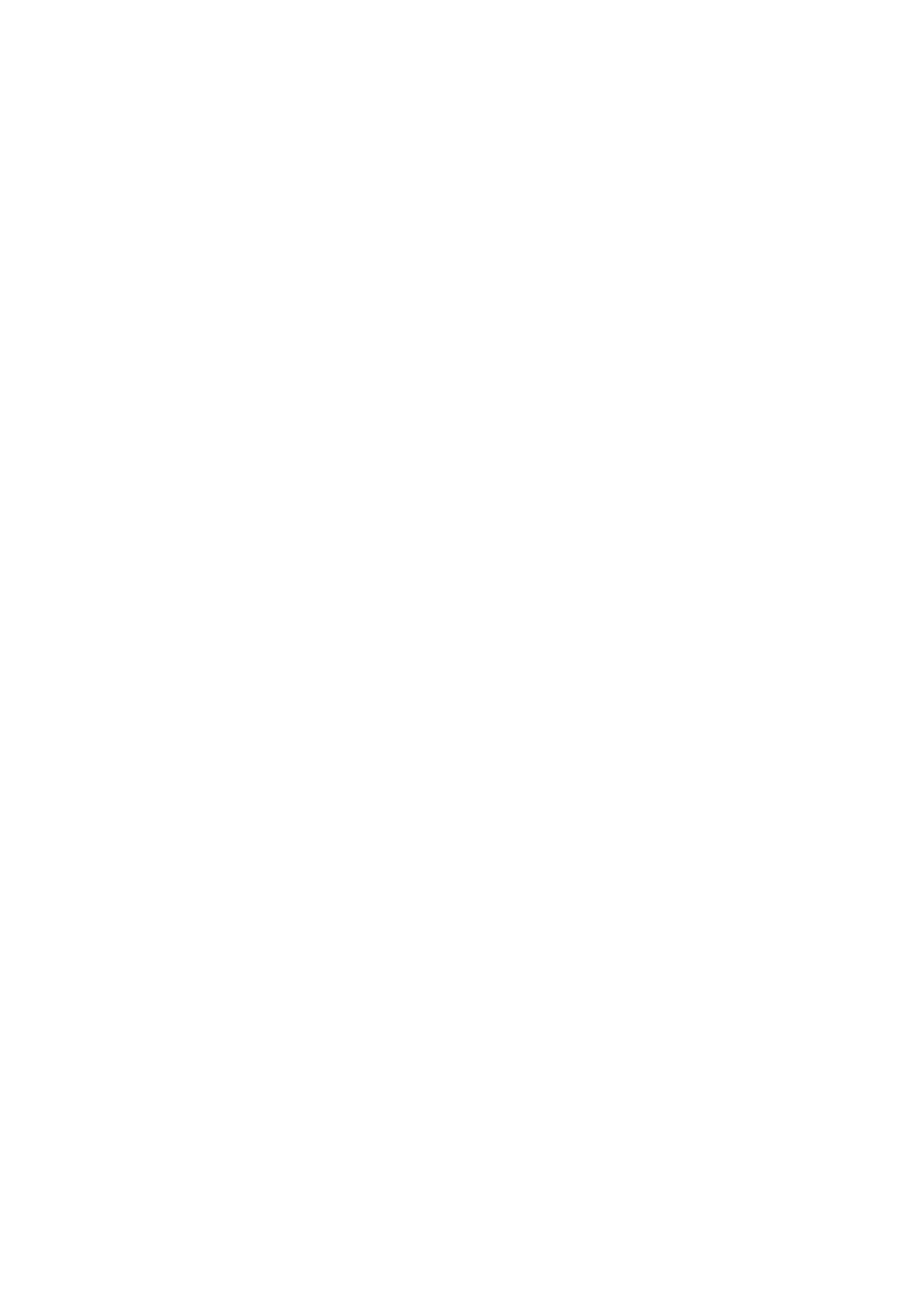## **Index of Figures**

| Figure 2: Position of the connections on the baseboard of the  |
|----------------------------------------------------------------|
|                                                                |
| Figure 4: Position of the DIP-switch 2 on the ECU core-5484 10 |
| Figure 5: Display of the module configuration in "CoLilo" 11   |
|                                                                |
|                                                                |
|                                                                |
|                                                                |

## **Index of Tables**

| Table 2: Connections of the Development Kit ECUcore-5484  7     |
|-----------------------------------------------------------------|
|                                                                 |
| Table 4: "CoLilo" commands for configurating the ECUcore-548412 |
| Table 5: File system configuration of the ECU core-5484 14      |
|                                                                 |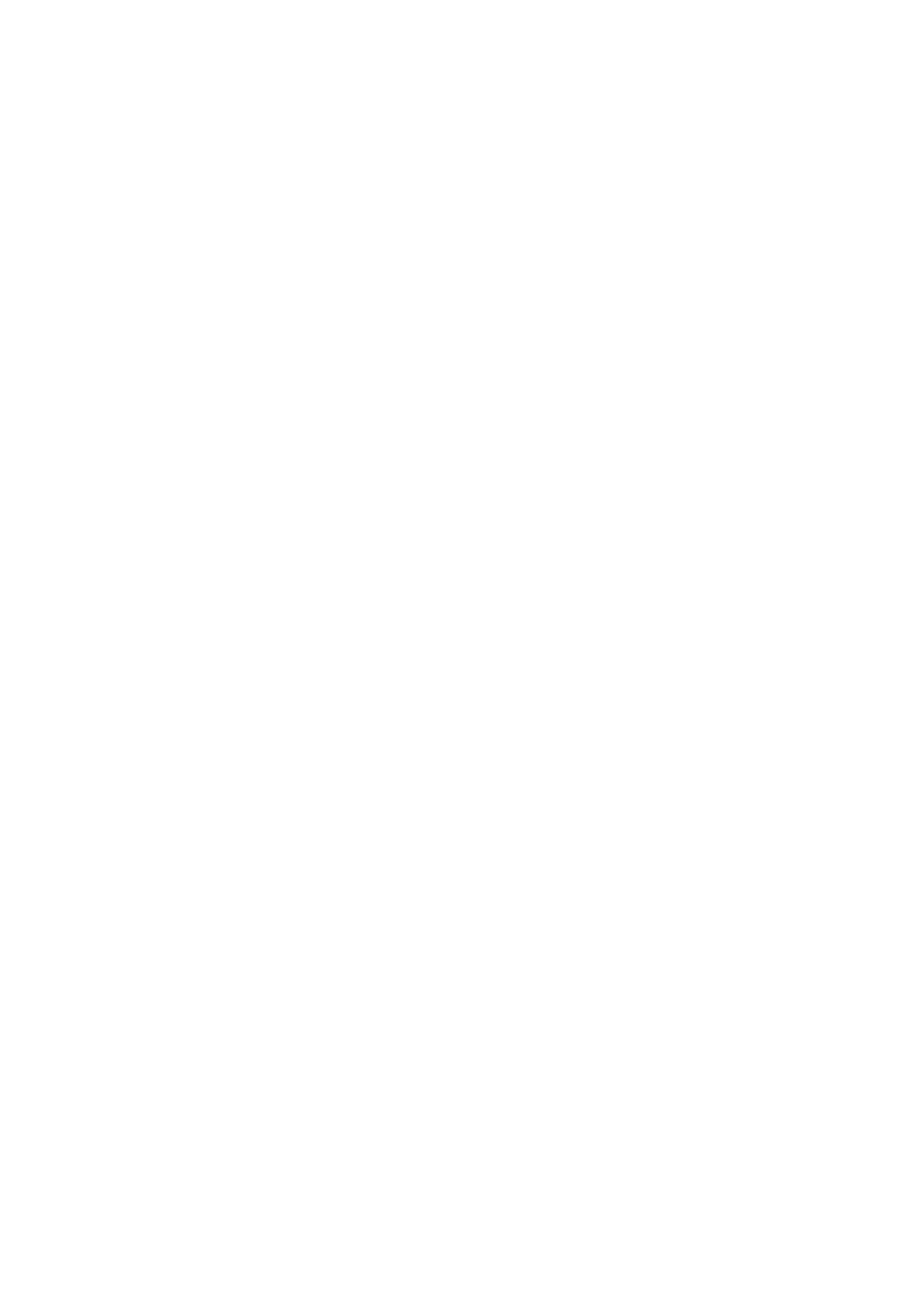#### **1 Document Overview**

The document on hand describes the commissioning of the openPOWERLINK Development Kit on the basis of the Development Kit ECUcore-5484 as well as the existent openPOWERLINK demo application.

Initially, **section 4** of this document deals with the **commissioning and configuration** of the openPOWERLINK Development Kit on the basis of the Development Kit ECUcore-5484.

In **section 5** the usage of the ECUcore-5484 is described, including the **login to the system** as well as the **configuration of the file system**.

The **Ethernet POWERLINK functionality** of the ECUcore-5484 is defined in c**hapter 6**.

In **section 7** the diagnostics tool Wireshark is explained.

**Section 8** offers a first introduction to the demo application of the ECUcore-5484.

For more information about the openPOWERLINK Protocol Stack please refer to the manuals L-1108 "Introduction into openPOWERLINK Protocol Stack" and L-1098 "Software Manual openPOWERLINK Protocol Stack".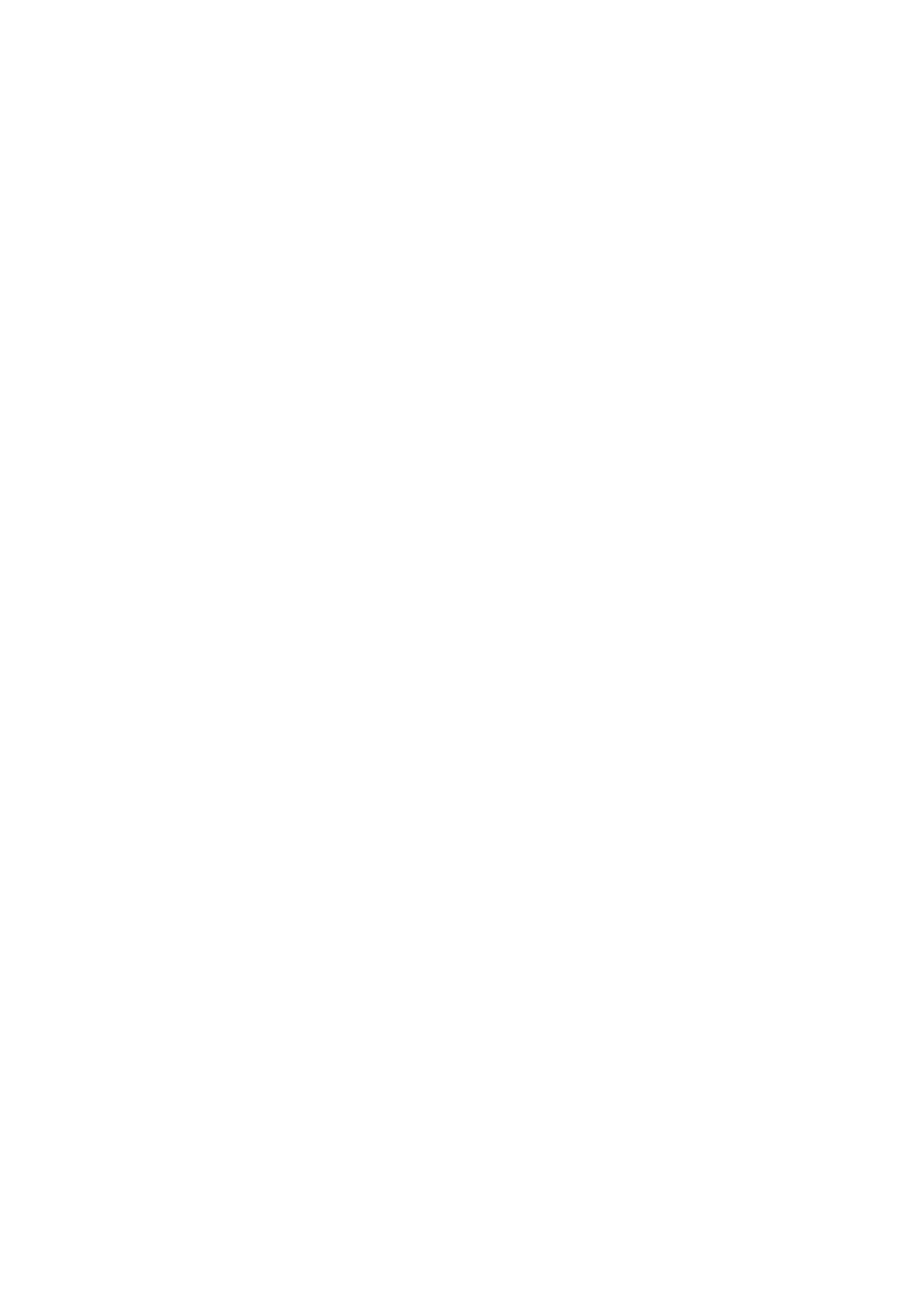# **2 Scope of Delivery**



Figure 1: Scope of Delivery

The openPOWERLINK Development Kit consist of the following parts.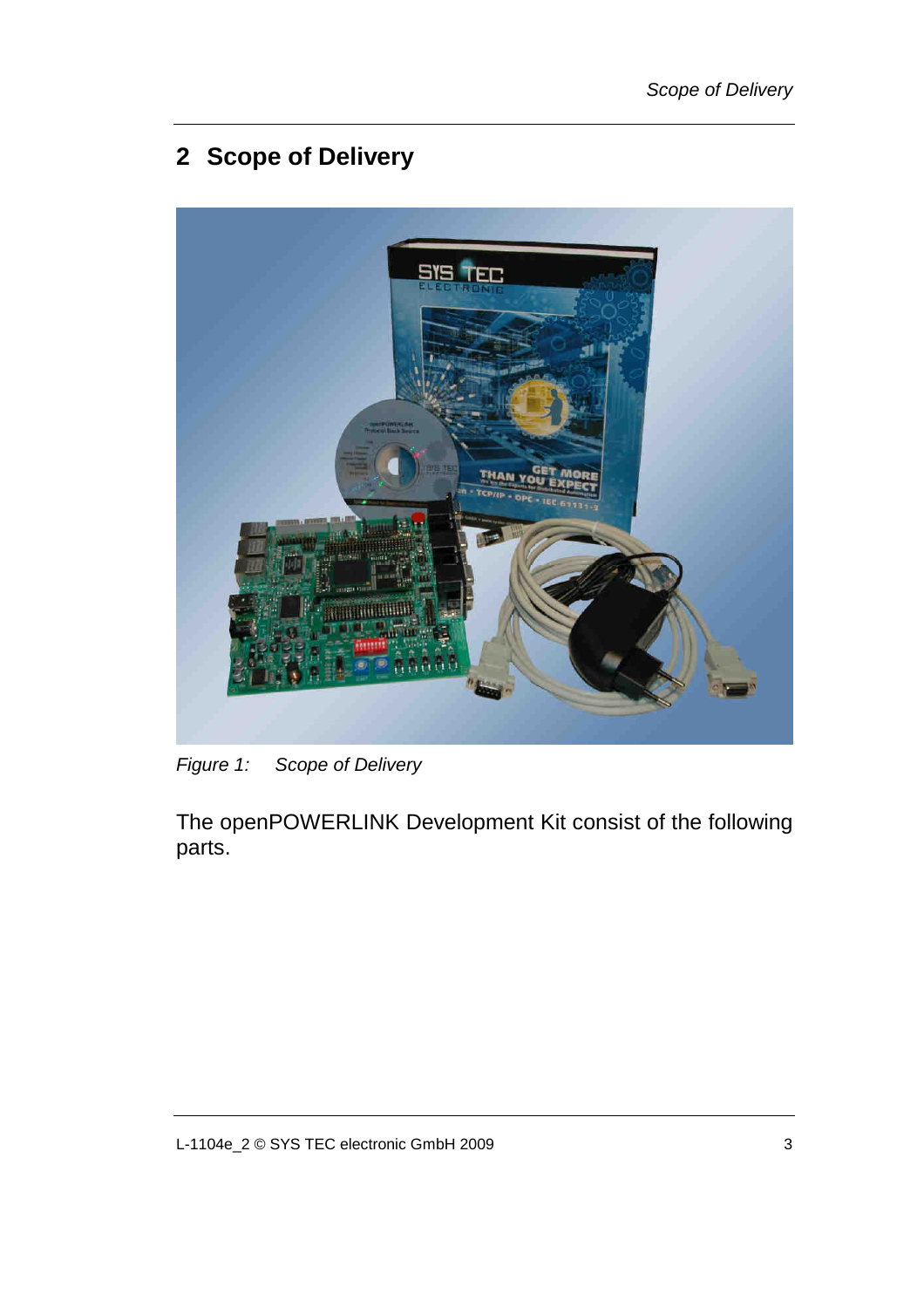| Quantum | <b>Part</b>                                                                                     |
|---------|-------------------------------------------------------------------------------------------------|
|         | Development Kit ECUcore-5484 as Controlled Node                                                 |
|         | openPOWERLINK Live-CD for X86 processors with Realtek<br>RTL8139 network card as Managing Node. |
| 2       | Network cable CAT 5e                                                                            |
|         | RS-232 cable for configuration and debugging of ECUcore-<br>5484                                |
|         | Power supply 12 VDC, 1.5 A                                                                      |
|         | Documentation                                                                                   |

Table 1: Scope of Delivery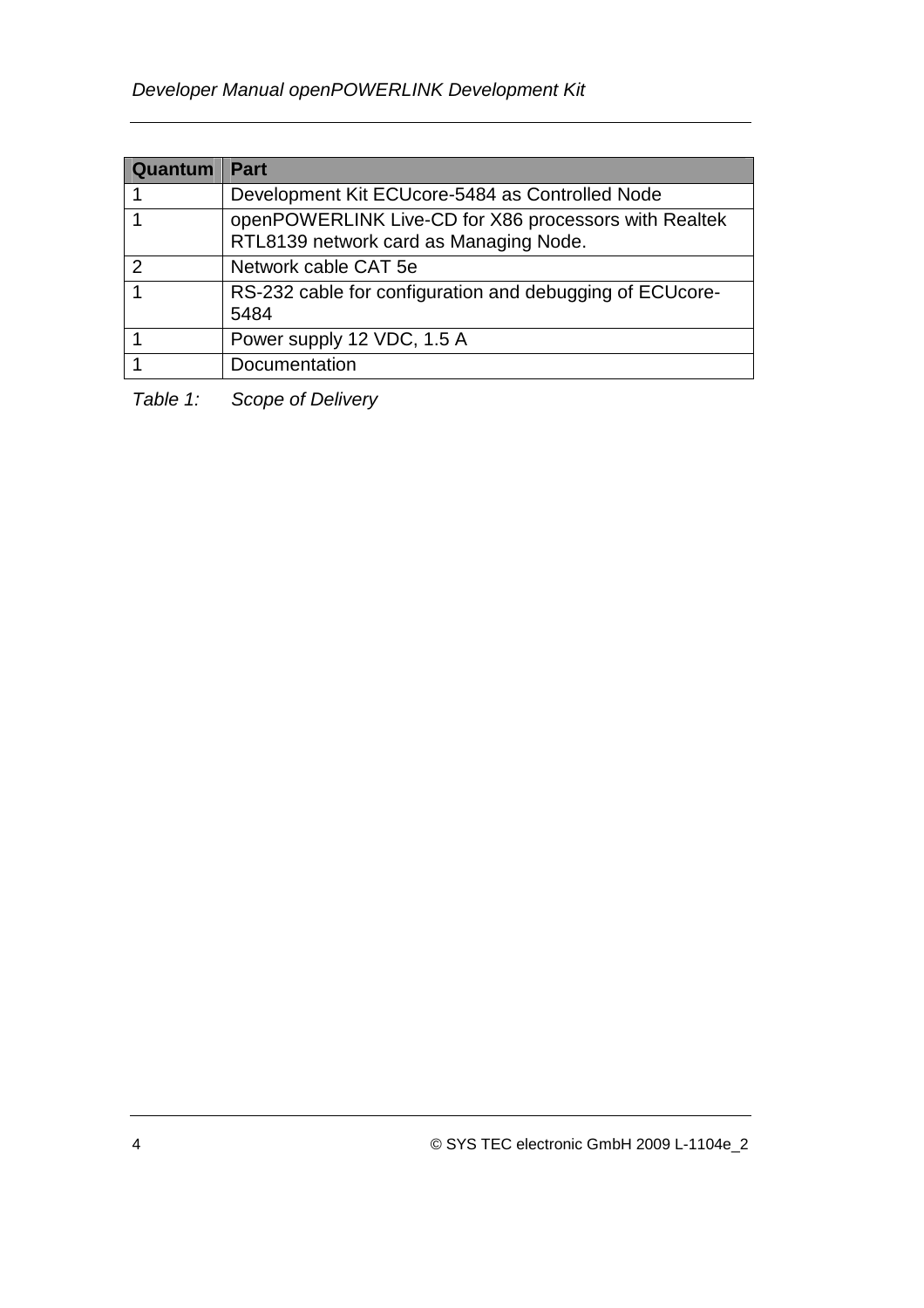## **3 Basic Setup**

#### **3.1 Requirements**

Using this Development Kit requires a personal computer with

- X86 compatible processor with 1 GHz or higher
- at least 256 MB RAM
- optionally at least 5 GB free space on hard disk for VMware appliance with development environment for ECUcore-5484
- DVD-ROM drive and
- Realtek RTL8139 network controller, e.g.
	- o Zyxel FN312
	- o Netgear FA311 v2 Rev-D1
	- o D-Link DFE-528TX

#### **3.2 Step by Step Instructions**

These steps lead you to your own POWERLINK network within a few minutes.

- 1. Connect the network cable to the RJ45 jack named "EPL1" of the Developmentboard ECUcore-5484 and the RJ45 jack of the Realtek RTL8139 network controller.
- 2. Ensure that the HEX switches for the node-ID on the Developmentboard ECUcore-5484 are set correctly (S307  $=$  '0', S306 = '1');
- 3. Connect power supply (24 VDC, 1 A) to the Developmentboard ECUcore-5484 (connector X700).
- 4. Switch on and boot the personal computer from the openPOWERLINK Live-CD and wait until the welcome screen appears.
- 5. Start the POWERLINK demo application on the personal computer (e.g. via the icon on the destop).
- 6. Click on the button "Start EPL Stack"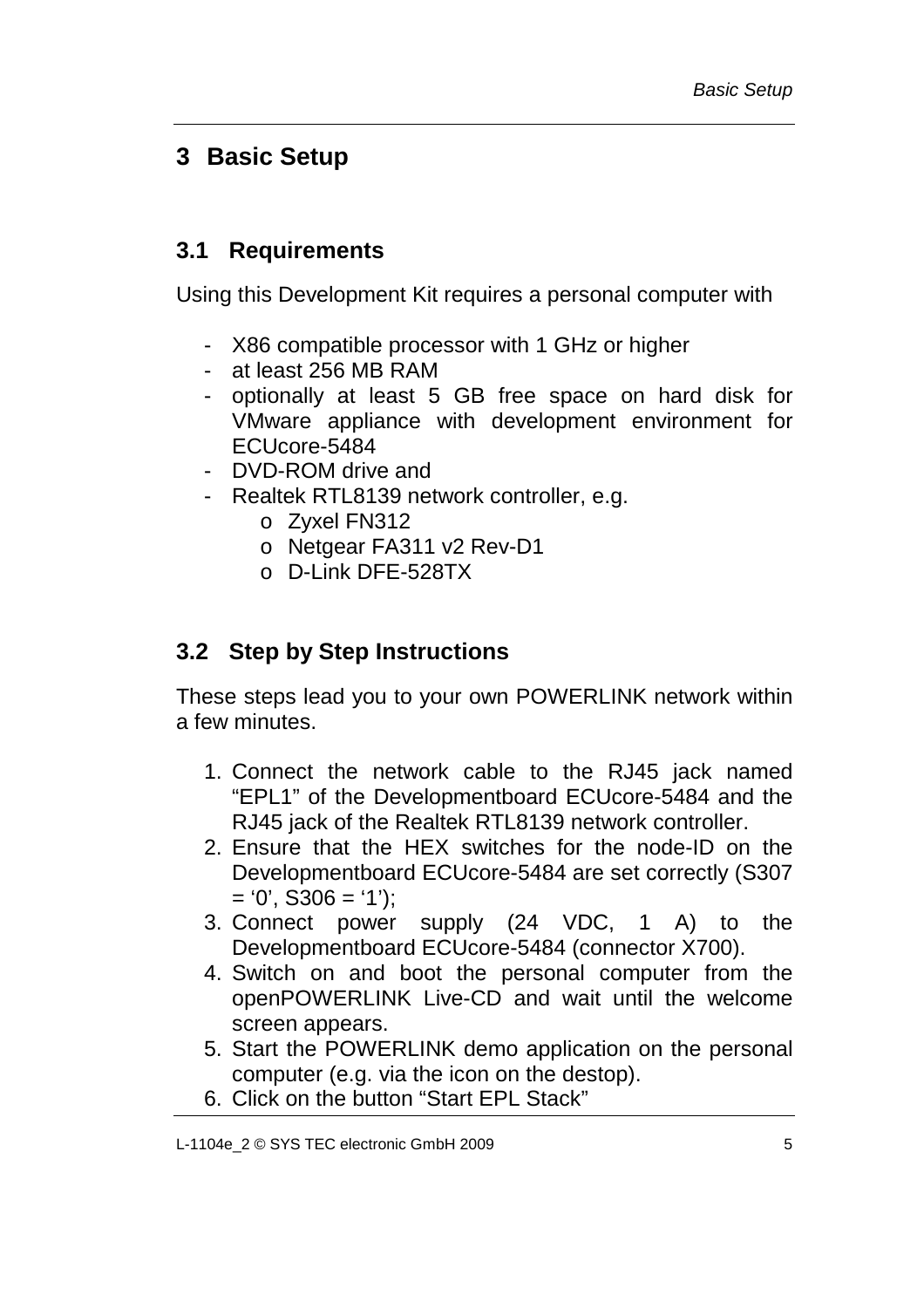- 7. When the POWERLINK network has entered NMT state OPERATIONAL, you can enjoy a running light on your personal computer and the LEDs on the Developmentboard ECUcore-5484.
- 8. Press the buttons on the Developmentboard ECUcore-5484 to change the direction and mode of the running light.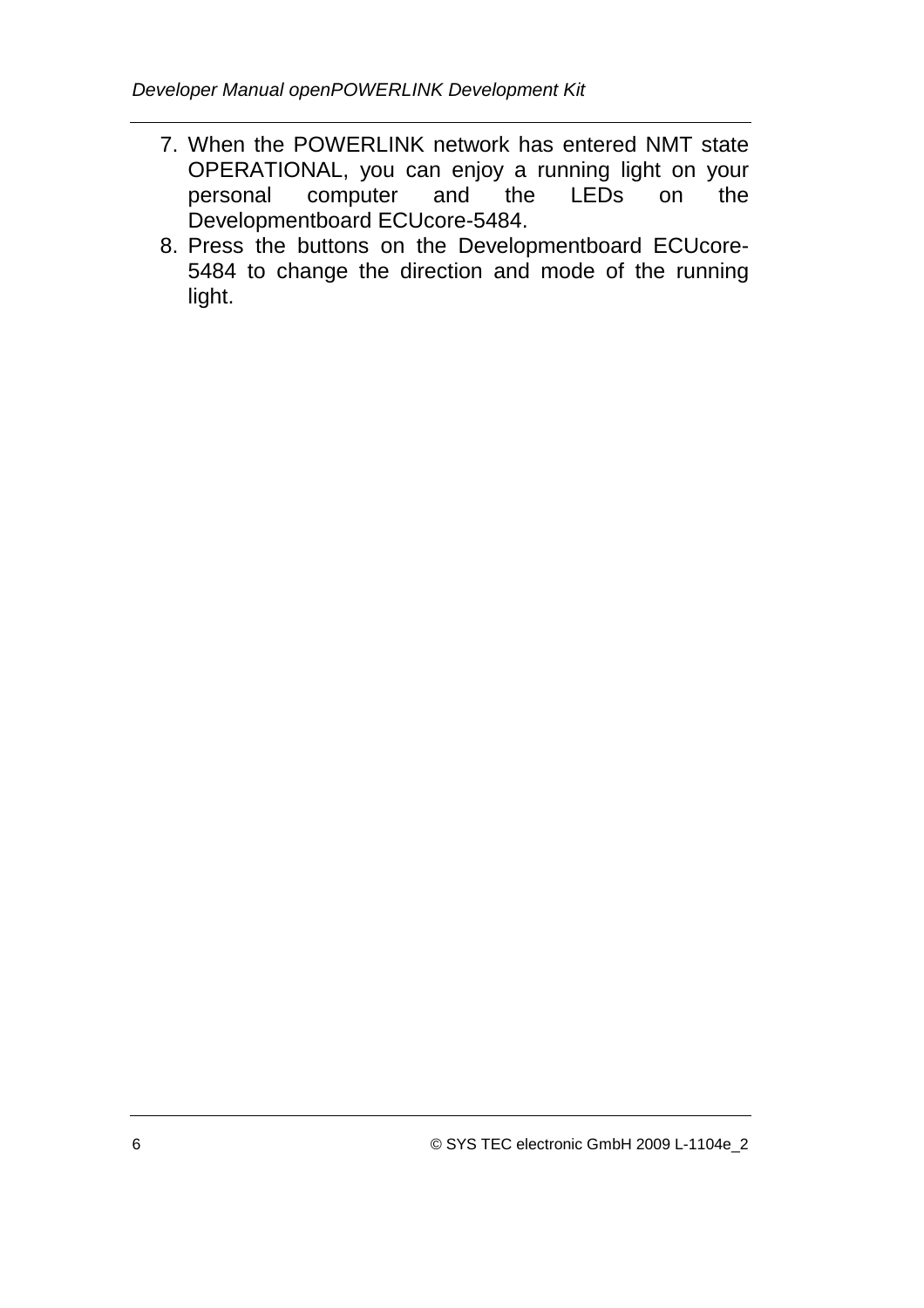## **4 Commissioning of the Development Kit ECUcore-5484**

## **4.1 Electrical Connections**

The wall power supply and the Ethernet- and RS232 cables which are necessary for operating the Development Kit ECUcore-5484 are included in the delivery. All connections listed in the table below are the minimum connections to start the Kit.

| <b>Connection</b>   | <b>Marking on</b><br>the<br><b>Demoboard</b> | <b>Remark</b>                                                                                                                                       |
|---------------------|----------------------------------------------|-----------------------------------------------------------------------------------------------------------------------------------------------------|
| Supply voltage      | X700 or X701                                 | The wall power supply included in<br>the delivery is intended for direct<br>connection to X700                                                      |
| Ethernet (ETH0)     | X500                                         | Interface which facilitates<br>communication to the development<br>system                                                                           |
| Ethernet (EPL1)     | X501                                         | Interface to the POWERLINK<br>network (is connected to EPL2 via a<br>Hub)                                                                           |
| Ethernet (EPL2)     | X502                                         | Interface to the POWERLINK<br>network (is connected to EPL1 via a<br>Hub)                                                                           |
| <b>RS232 (COM0)</b> | X400 / top                                   | Interface which only allows<br>configuration of the subassembly<br>(e.g. setting the IP-Address) and is<br>not necessary during normal<br>operation |
| CAN (CANO)          | X400 / bottom                                | CAN-cable is an optional accessory<br>and is not included in the Kit<br>delivery contents                                                           |

Table 2: Connections of the Development Kit ECUcore-5484

Figure 2 shows the position of all connections on the baseboard of the Development Kit ECUcore-5484. The power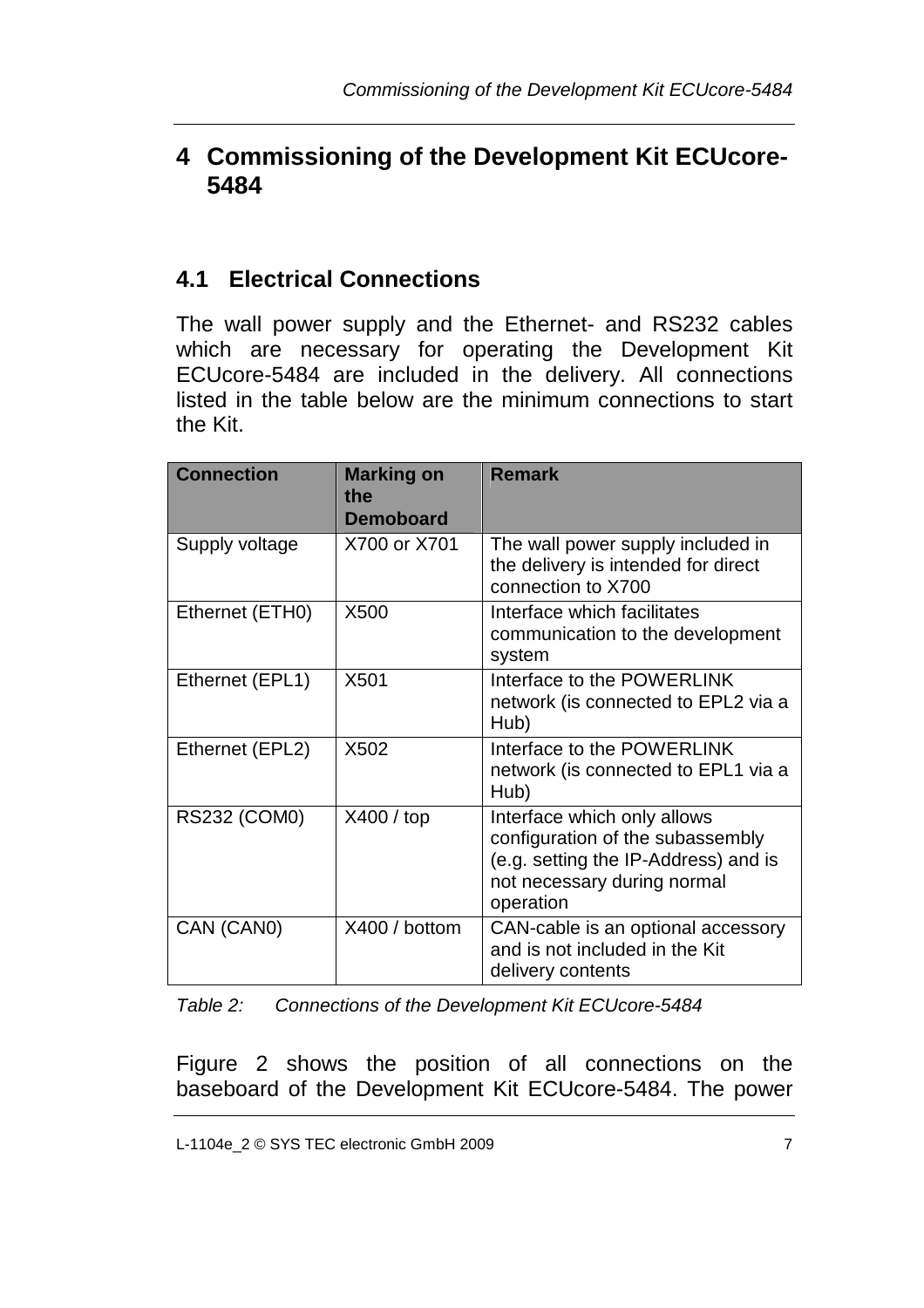supply for the Kit may optionally as well run over X701 with an external source of 9VDC to 24VDC with 12W at minimum.



Figure 2: Position of the connections on the baseboard of the Development Kit ECUcore-5484

**Advice**: For correct commissioning, the Ethernet and RS232 cables have to be connected prior to activating the supply voltage.

## **4.2 Jumper Configuration**

All jumpers on the baseboard must be configurated as follows:

| <b>Jumper</b> | <b>Setting</b> | <b>Remark</b>                    |
|---------------|----------------|----------------------------------|
| JP505         | $2 - 3$        | Inportant for Ethernet POWERLINK |
| JP506         | $2 - 3$        | Inportant for Ethernet POWERLINK |

Table 3: Jumper configuration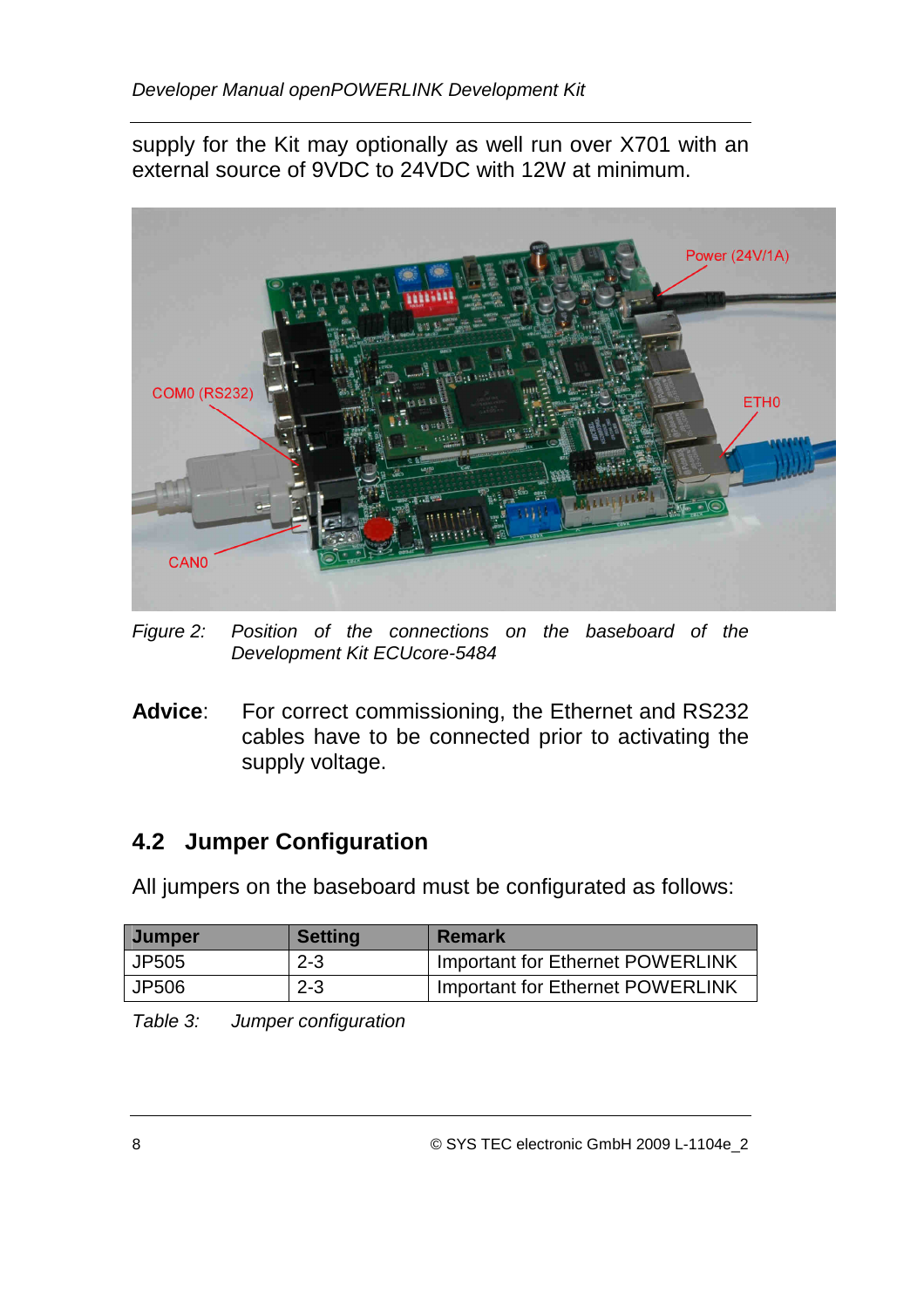#### **4.3 Configuration of the ECUcore-5484**

The configuration of the ECUcore-5484 takes place via a serial interface at a computer. Therefore, any kind of terminal program must be started on the computer (e.g. HyperTerminal, TeraTerm, …) and configuration steps must be taken as follows (also compare picture 2):

- 19200 Baud
- 8 Data-bit
- 1 Stop-bit
- no parity
- no flow control

| Tera Term: Serial port setup                                |                  |        |  |  |
|-------------------------------------------------------------|------------------|--------|--|--|
| Port:                                                       | COM <sub>2</sub> | OK     |  |  |
| <b>Baud rate:</b>                                           | 19200            |        |  |  |
| Data:                                                       | 8 bit            | Cancel |  |  |
| Parity:                                                     | none             |        |  |  |
| $Stop$ :                                                    | 1 bit            | Help   |  |  |
| Flow control:                                               | none             |        |  |  |
| <b>Transmit delay</b><br>10<br>10<br>msec/char<br>msec/line |                  |        |  |  |

Figure 3: Terminal configuration

**For configurating the ECUcore-5484, the DIP-switch 2 on the ECUcore-5484 must first be set to position "Off" (see Figure 4).**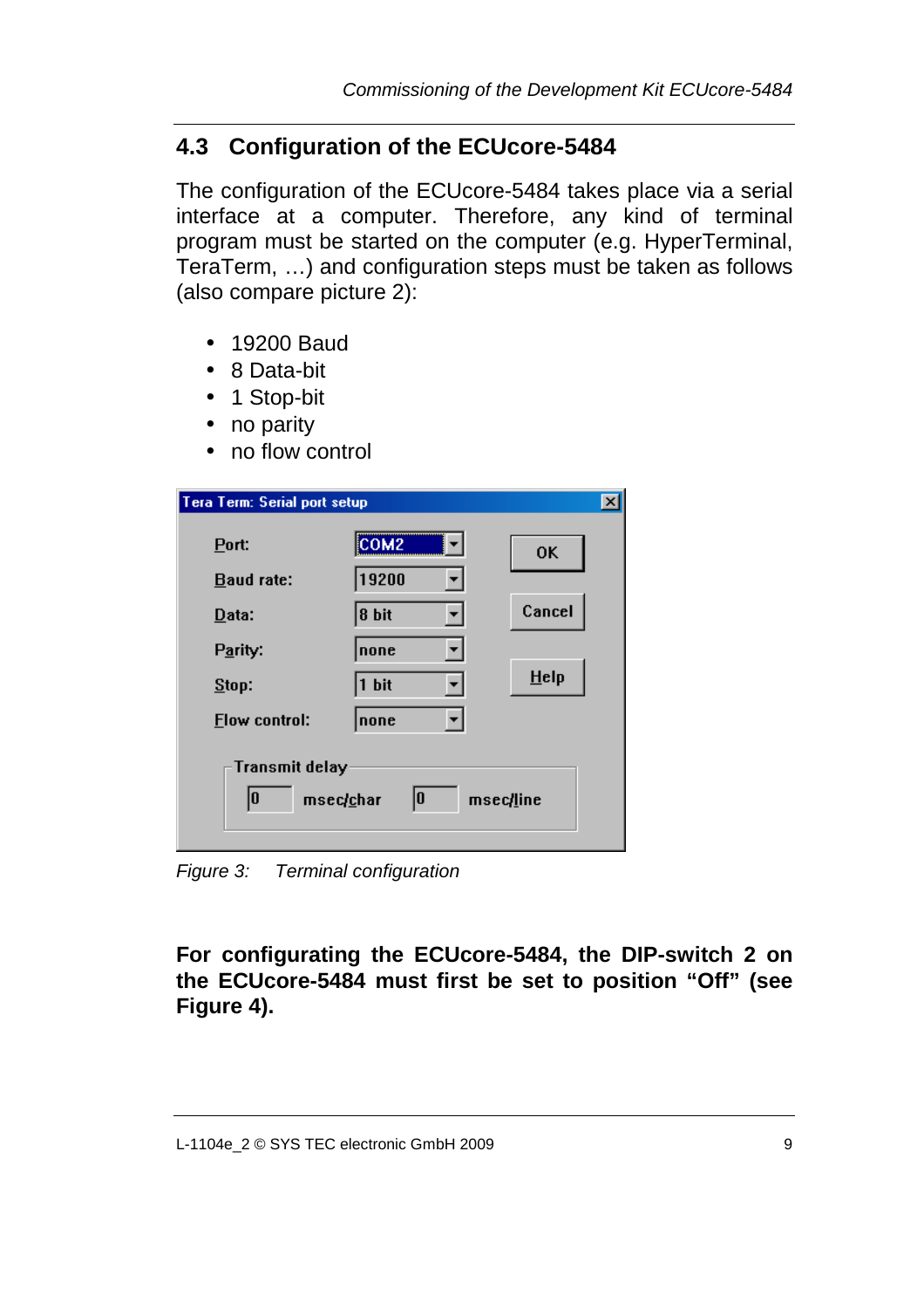

Figure 4: Position of the DIP-switch 2 on the ECUcore-5484

After operating the Reset-pushbutton (pushbutton S303), the Linux-Bootloader "CoLilo" prints its prompt "colilo>".

By entering "?" at the "CoLilo" command prompt, assistance about all available commands is offered and the current module configuration is shown (see Figure 5).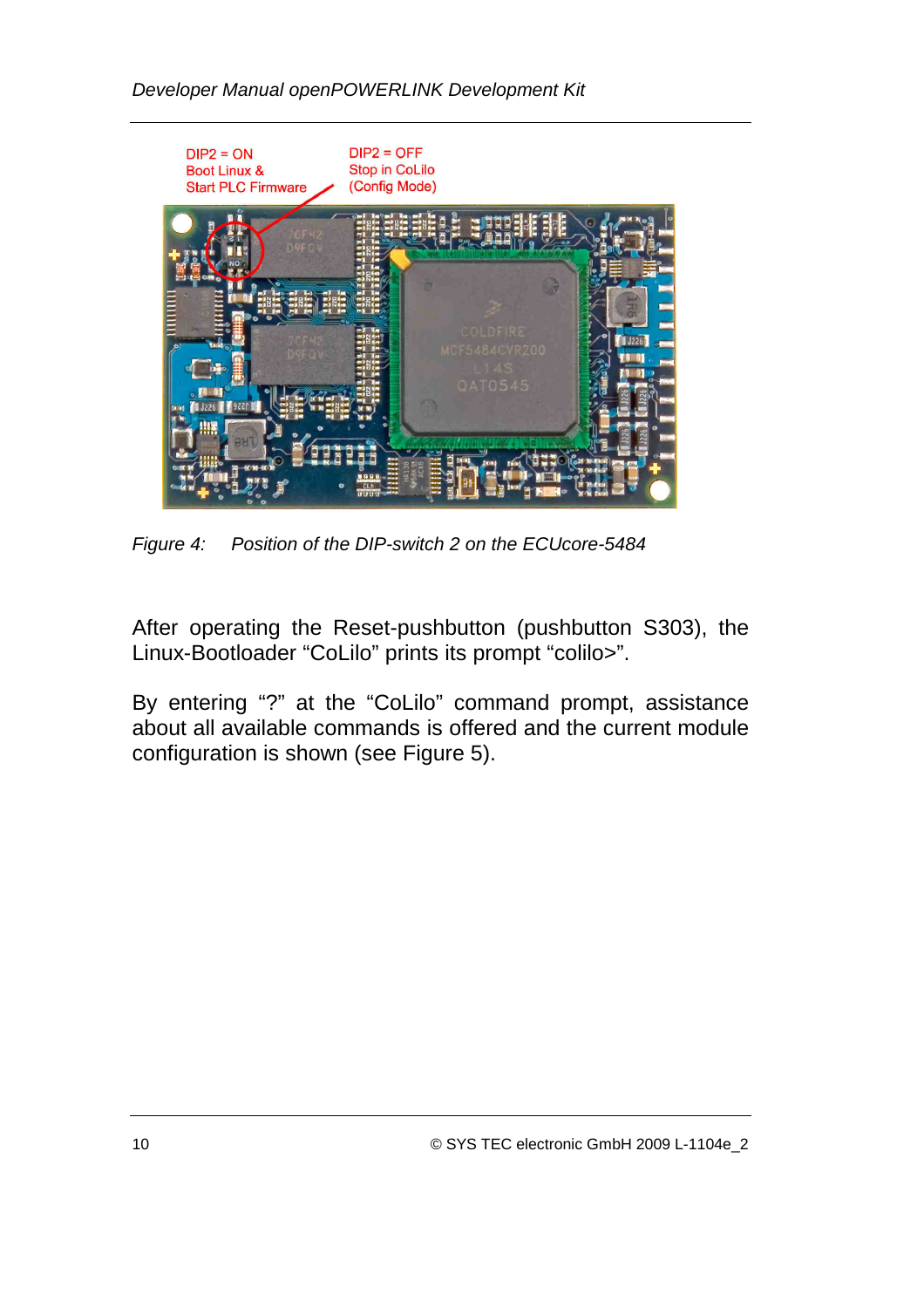| COM1:19200baud - Tera Term VT                                                                                                                                                                                                                                                                   |                                                                                                                                                      |  |
|-------------------------------------------------------------------------------------------------------------------------------------------------------------------------------------------------------------------------------------------------------------------------------------------------|------------------------------------------------------------------------------------------------------------------------------------------------------|--|
| File Edit Setup Control Window<br>Help                                                                                                                                                                                                                                                          |                                                                                                                                                      |  |
| Default values for paramaters:<br>down addr:<br>source addr:<br>dest addr:<br>xfer addr:<br>flash_addr:<br>$s$ ize:<br>dounloadPort:<br>doun loadBaud:<br>kernel connand line defined by user:<br>kernel connand line passed to linux:<br>kernel inage in flash:<br>start booting automaticaly: | c2000000<br>fe040000<br>c0001000<br>c0002000<br>fe040000<br>334a2f<br>H<br>19200<br>root=/dev/ran<br>root=/dew/ran sercon=ttySD,19200<br>ues<br>yes: |  |
| Current TCP/IP configuration:<br>Board HAC:<br>Board IP:<br>Board Gateway:<br>Board Broadcast:<br>Board Netnask:<br><b>IFTP</b> server:<br>Inage nane:                                                                                                                                          | 00:50:C2:39:33:E2<br>192, 168, 10, 248<br>0.0.0.0<br>192.168.10.255<br>255, 255, 255, 0<br>192, 168, 10, 58<br>inage.bin.gz                          |  |
| For nore board specific information use the 'boardinfo' connand<br>colilo>                                                                                                                                                                                                                      |                                                                                                                                                      |  |

Figure 5: Display of the module configuration in "CoLilo"

The configuration of the ECUcore-5484 takes place at the "CoLilo" command prompt, using the commands listed in Table 4.

| Configuration                          | command                                            | <b>Remark</b>                                                                                                                                               |
|----------------------------------------|----------------------------------------------------|-------------------------------------------------------------------------------------------------------------------------------------------------------------|
| MAC-address of<br>the ECUcore-<br>5484 | set mac<br><xx:xx:xx:xx:xx:xx></xx:xx:xx:xx:xx:xx> | The MAC-address is a well-<br>defined module worldwide<br>identification which is<br>assigned by the producer. It<br>should not be modified by<br>the user. |
| IP-address of<br>the ECUcore-<br>5484  | set ip <xxx.xxx.xxx.xxx></xxx.xxx.xxx.xxx>         | This command sets the local<br><b>IP-address of the ECUcore-</b><br>5484. The IP-address is<br>determined by the network<br>administrator.                  |
| Net mask                               | set netmask<br>$<$ XXX.XXX.XXX.XXX $>$             | This command configures<br>the net mask of the<br>ECUcore-5484. The net<br>mask is set by the network<br>administrator.                                     |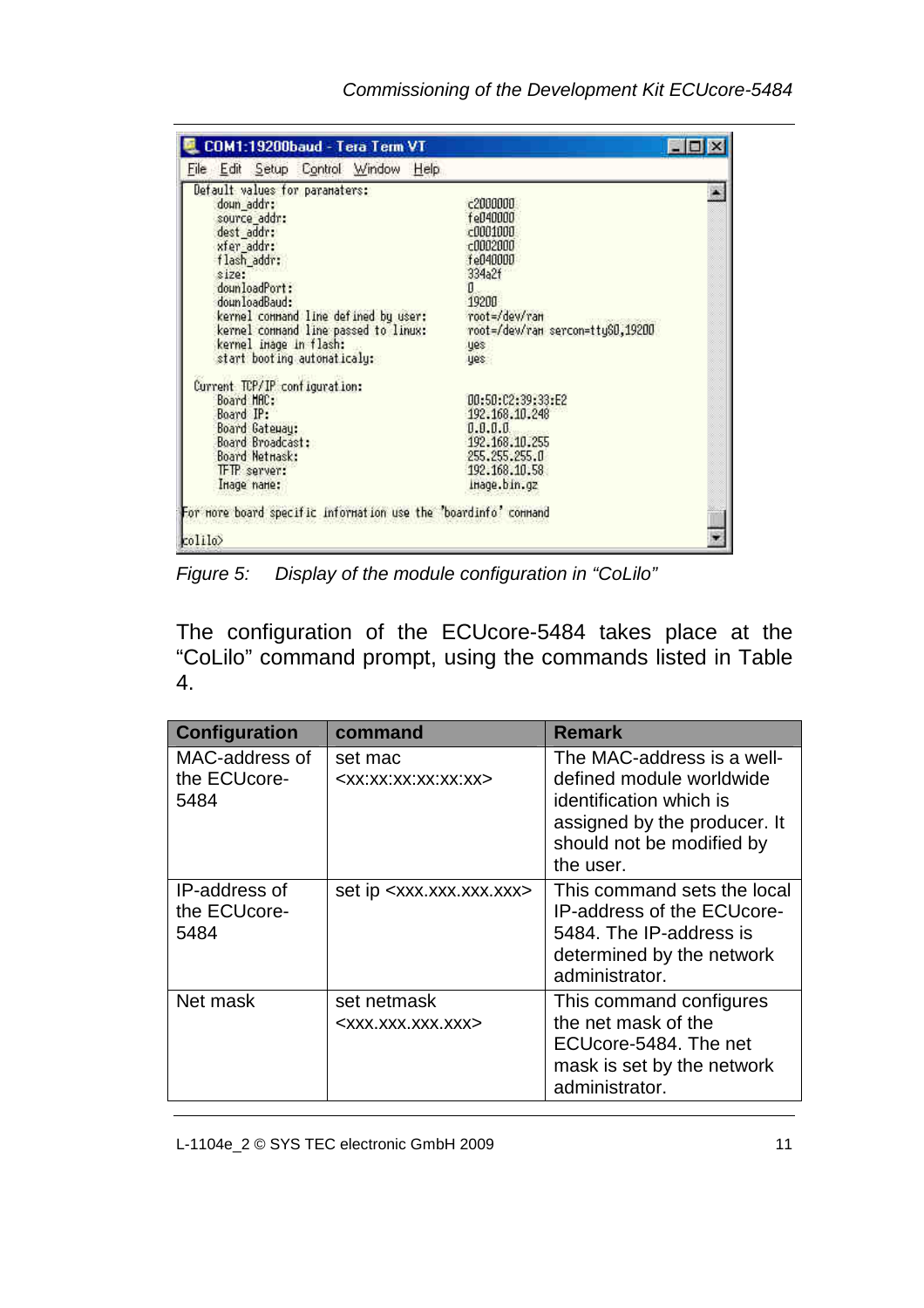| Gateway- | set gw                              | This command defines the                                                                                                                                                                         |
|----------|-------------------------------------|--------------------------------------------------------------------------------------------------------------------------------------------------------------------------------------------------|
| address  | <xxx.xxx.xxx.xxx></xxx.xxx.xxx.xxx> | IP-address of the gateway to<br>be used by the ECUcore-<br>5484. This Gateway-address<br>must be determined by the<br>network administrator.                                                     |
|          |                                     | Advice: If ECUcore-5484<br>and development system<br>are located in the exact<br>same sub net, the definition<br>of the Gateway-address can<br>be left out and "0.0.0.0" can<br>be used instead. |

Table 4: "CoLilo" commands for configurating the ECUcore-5484

Modified configurations can again be verified at the "CoLilo" command prompt by entering "?". Current configurations are permanently saved in the flash of the ECUcore-5484 by entering the command

config save

The modifications are adopted after resetting the ECUcore-5484.

#### **To restart the Linux of the ECUcore-5484 after finishing the configurations, the DIP-switch 2 on the ECUcore-5484 is to be put back into position "On" (compare Figure 4).**

After pressing the reset-button (reset S303), Linux starts with the current configuration.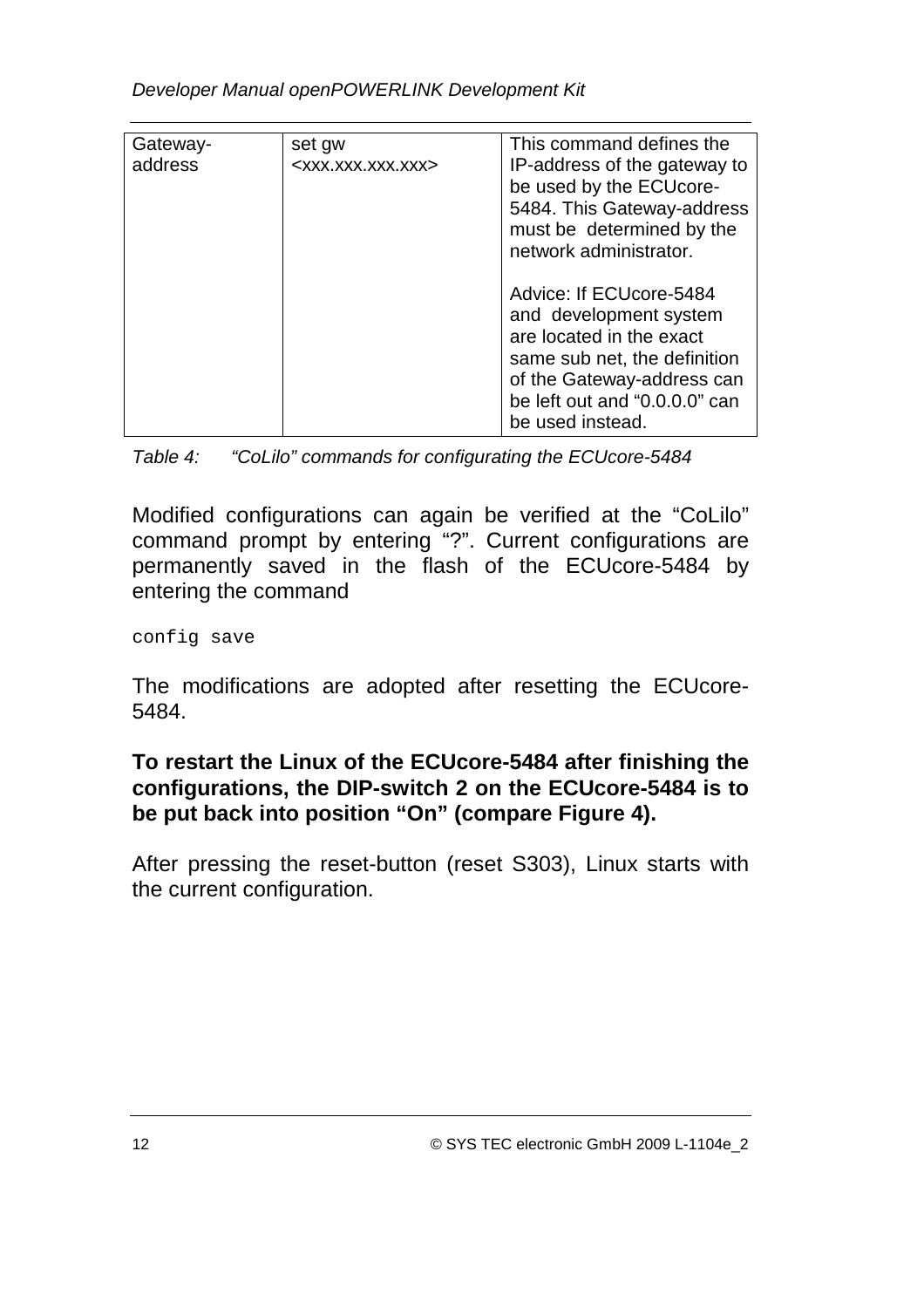# **5 How to use the ECUcore-5484**

#### **5.1 Logging on to the System**

The ECUcore-5484 is delivered with preinstalled Embedded Linux. After booting up the system, the user may log in as "PlcAdmin" with password "Plc123". Accessing the system is possible via the serial interface (COM0) on the baseboard of the Development Kit ECUcore-5484 which was used for the configuration already. It is essential to use the settings of the serial connection which were described in section 4.3 (19200 Baud, 8 Data-bits, 1 Stop-bit, no parity, no flow control).

As alternative solution to the serial interface, the access to the ECUcore-5484 is as well possible over the Ethernet interface ETH0 (see Figure 2) using a Telnet-Client. The standard Windows Client may be used to log on to the ECUcore-5484. Therefore, the command "telnet" must be called at the IPaddress for the ECUcore-5484 determined in chapter 2.3, e.g.

telnet 192.168.10.244



Figure 6: Access to the ECUcore-5484 via Telnet

Figure 6 illustrates the access to the ECUcore-5484 via the Telnet-Client that Windows contains as a standard feature.

L-1104e 2 © SYS TEC electronic GmbH 2009 13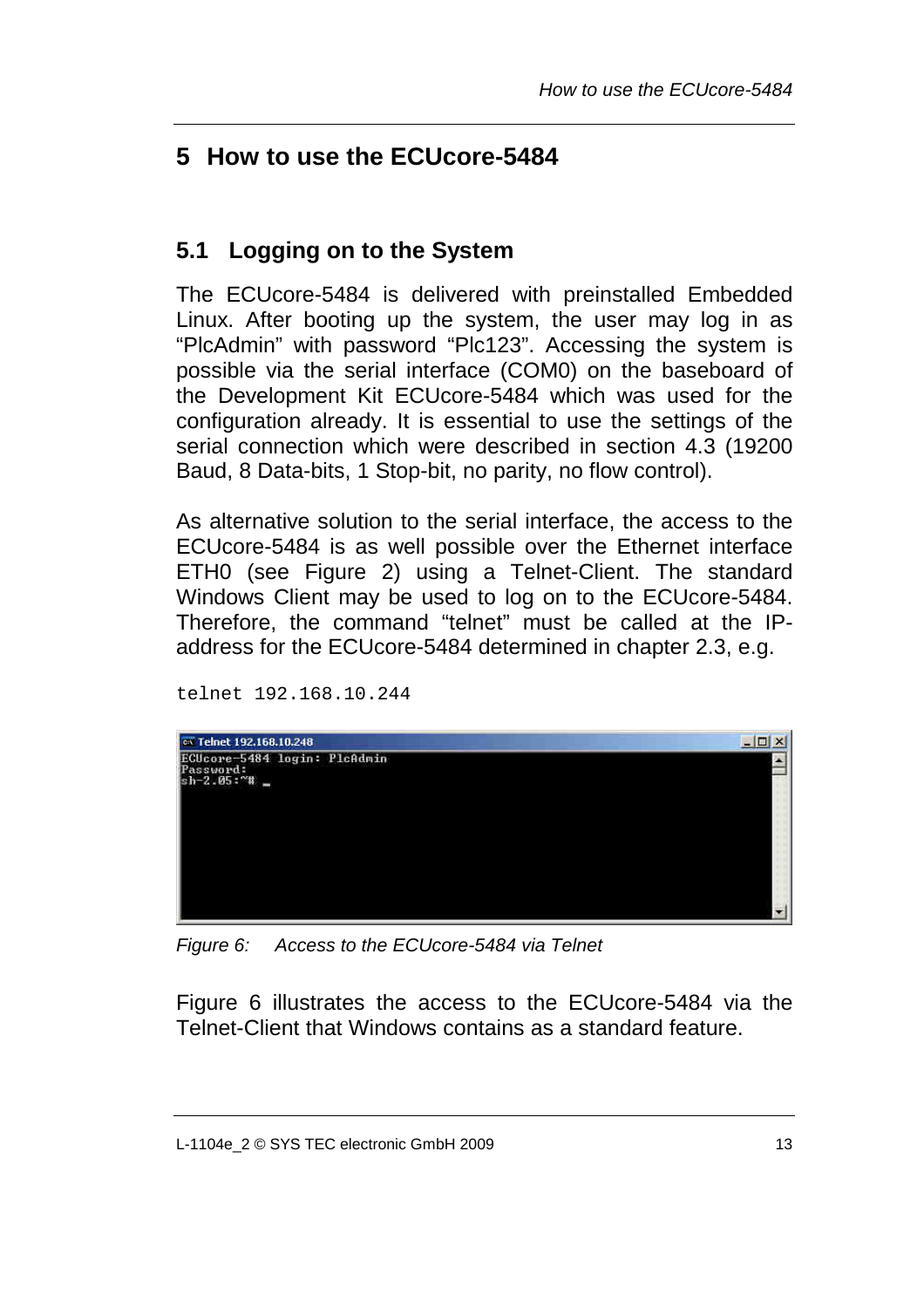#### **5.2 File system of the ECUcore-5484**

The preinstalled Embedded Linux on the ECUcore-5484 provides parts of the system memory in form of a file system. As it is common for embedded systems, most of this file system is displayed as "read/only". This implies that modifications can only be made through a rebuild of the Linux-Image for the ECUcore-5484 on the development computer. The advantage hereby is the resistance of the read/only file system against damages in connection with power supply breakdowns that occur very often in embedded systems. Embedded systems are usually switched off without completing a shutdown command afore.

Paths of the file system which are usable for the user during runtime (without rebuild of the Linux-Image for the ECUcore-5484) are listed in Table 5. If parts of the development computer are not already integrated via NFS (compare section 8.3.1), one of both RAM-Disk directories "/var" or "/tmp" should be generally used for tests during the development phase.

| <b>Path</b>   | <b>Usable size</b>                                          | <b>Description</b>                                                                                                                               |
|---------------|-------------------------------------------------------------|--------------------------------------------------------------------------------------------------------------------------------------------------|
| $/\text{var}$ | 1000 kByte                                                  | RAM-Disk, well suited for the testing of<br>programs, but no persistence in case of<br>power supply breakdown                                    |
| /mnt/mtd3     | 1000 - 5632<br>kByte depending<br>on Linux<br>configuration | Flash-Disk, to persistently store user<br>programs, configuration files, etc.; data<br>persistence in case of power supply<br>breakdown is given |
| /mnt/nfs      |                                                             | Target for integrating remote directories<br>of other systems via NFS, also compare<br>section 8.3.1.                                            |
| /tmp          | 2000 kByte                                                  | RAM-Disk, as "/var" it is well suited for<br>the testing of programs, but no data<br>persistence in case of power supply<br>breakdown            |

Table 5: File system configuration of the ECUcore-5484

**Advice**: Sizes of the file system paths "/var" and "/tmp" may be modified in the start script "/etc/rc.d/rcS".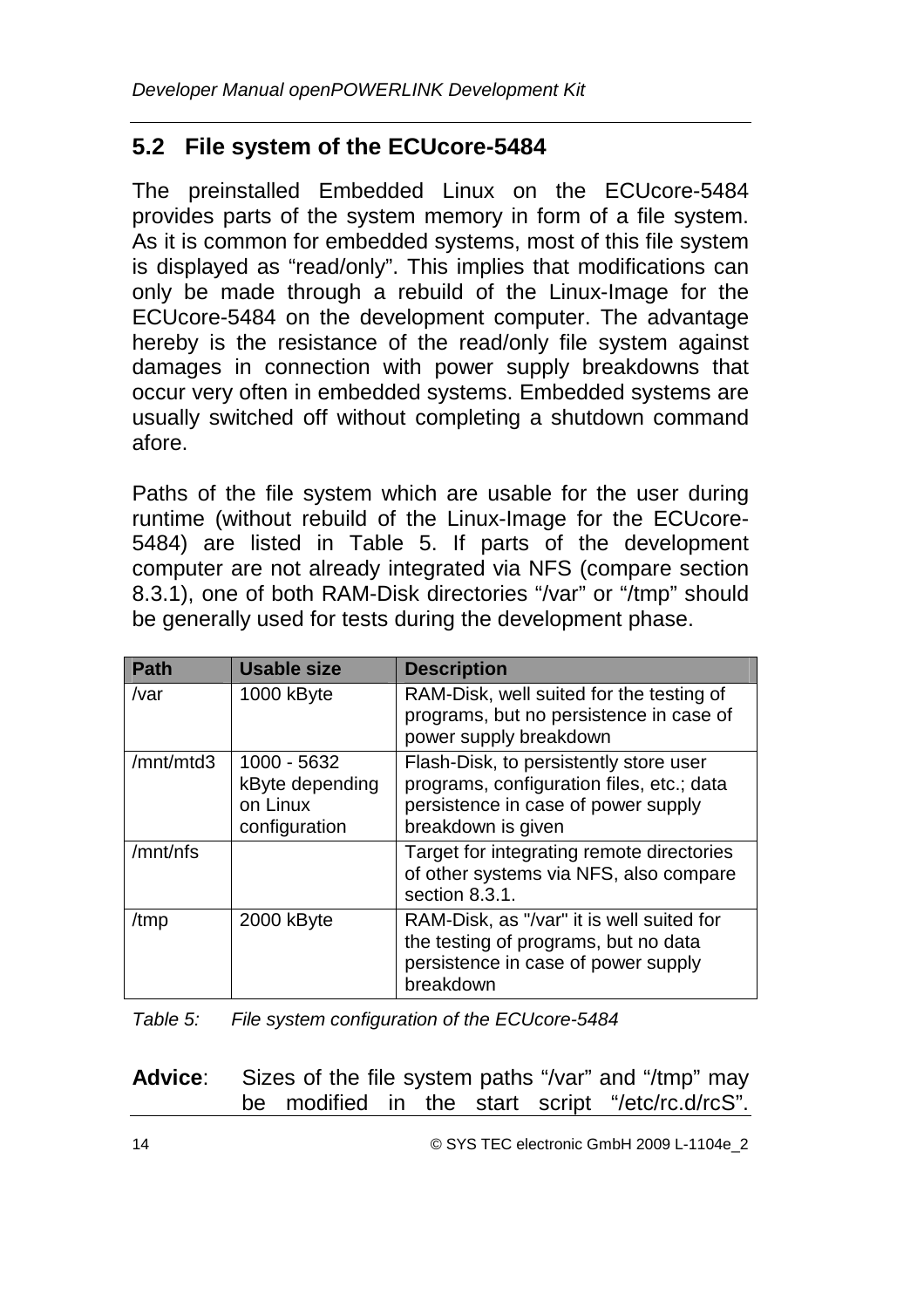However, this calls for a rebuild of the Linux-Image for the ECUcore-5484.

Using the command "df" ("DiskFree"), it is possible to determine currently configured sizes and available sizes of file system paths. Figure 7 shows an example for the usage of this command.

| os Telnet 192.168.10.248                                                                                                                                                |                                           |                        |                     |          |                                                                                | EIEI |
|-------------------------------------------------------------------------------------------------------------------------------------------------------------------------|-------------------------------------------|------------------------|---------------------|----------|--------------------------------------------------------------------------------|------|
| ECUcore-5484 login: PlcAdmin<br>Password:<br>$sh-2.05$ : "# df<br>Filesystem<br>/dev/root<br><b>tmpfs</b><br>tmpfs.<br>/deu/mtdblock/3<br>$\sin^{-2} 0.05 : \text{``#}$ | ik-blocks<br>5035<br>8192<br>1024<br>5632 | 5035<br>ø<br>32<br>512 | 8192<br>992<br>5120 | 0 100% / | Used Available Usez Mounted on<br>$0$ % $\ell$ tmp<br>$32.79a$ r<br>$9z$ /home |      |

Figure 7: Example for the usage of command "df"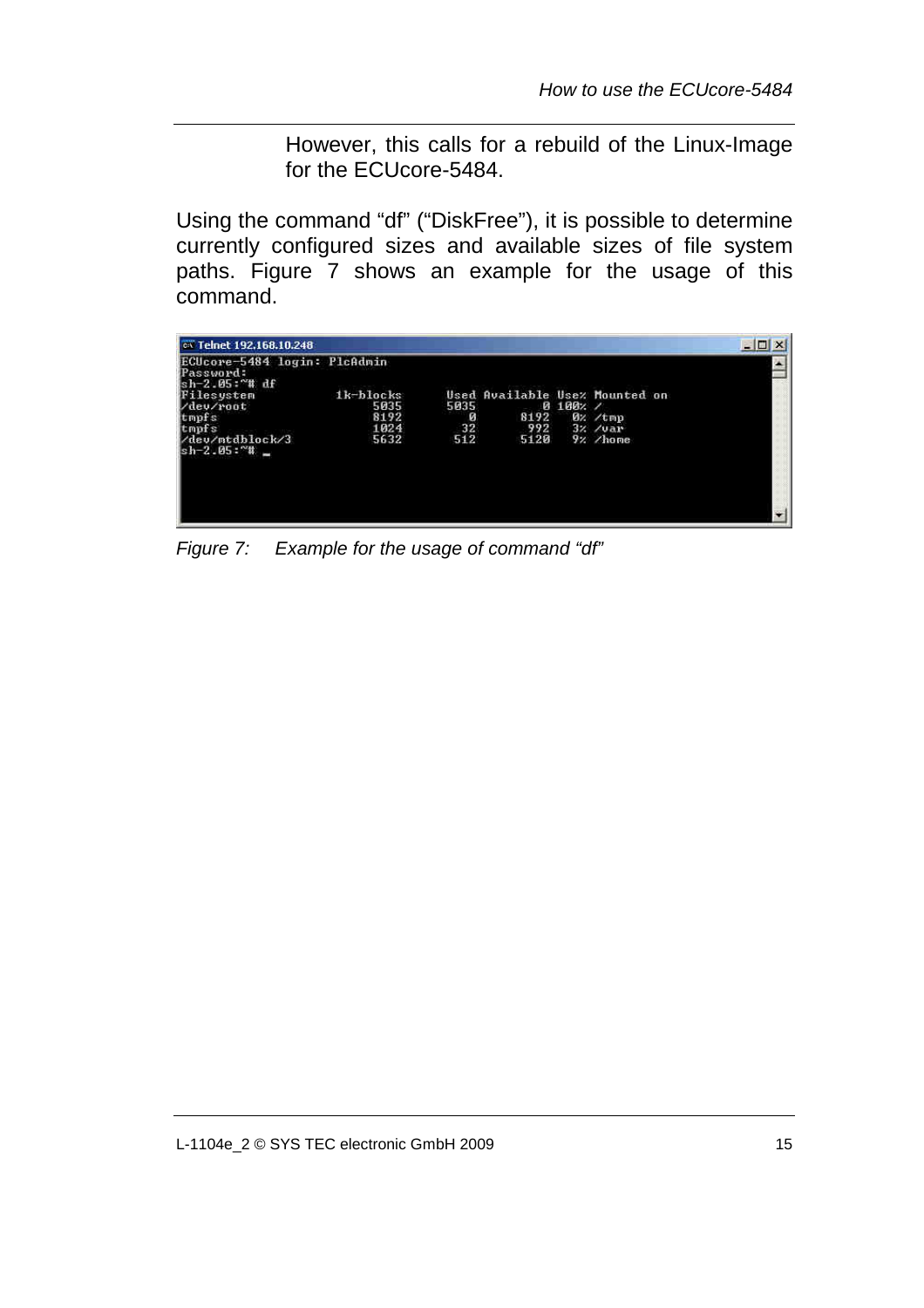# **6 Functionality of Ethernet POWERLINK**

The openPOWERLINK Development Kit upon delivery is configured, so that the openPOWERLINK demo application starts automatically when the system is booted. The following sections describe how the demo application can be configured and used.

## **6.1 Configurating the Node-ID**

The node-ID, i.e. the POWERLINK address, of the ECUcore-5484 within an Ethernet POWERLINK network is configured via the HEX switches S306 and S307. S306 hereby corresponds to the low-order 4 Bit and S307 to the high-order 4 Bit of the node-ID. The address modification only takes effect after resetting the FCUcore-5484

The node-ID 0xF0 = 240 configures the ECUcore-5484 to run as Managing Node. Otherwise it runs as Controlled Node.

#### **6.2 Connection to the Ethernet POWERLINK Network**

The connection to an Ethernet POWERLINK network is possible via the RJ45 jack X501 and X502 (EPL1 and EPL2). Both jacks are connected to the Ethernet controller of the ECUcore-5484 via an Ethernet hub integrated on the baseboard. For diasgnostic purposes, it is possible to connect a computer to the integrated Ethernet hub and, for example, to monitor and store traffic of the POWERLINK network via **Wireshark**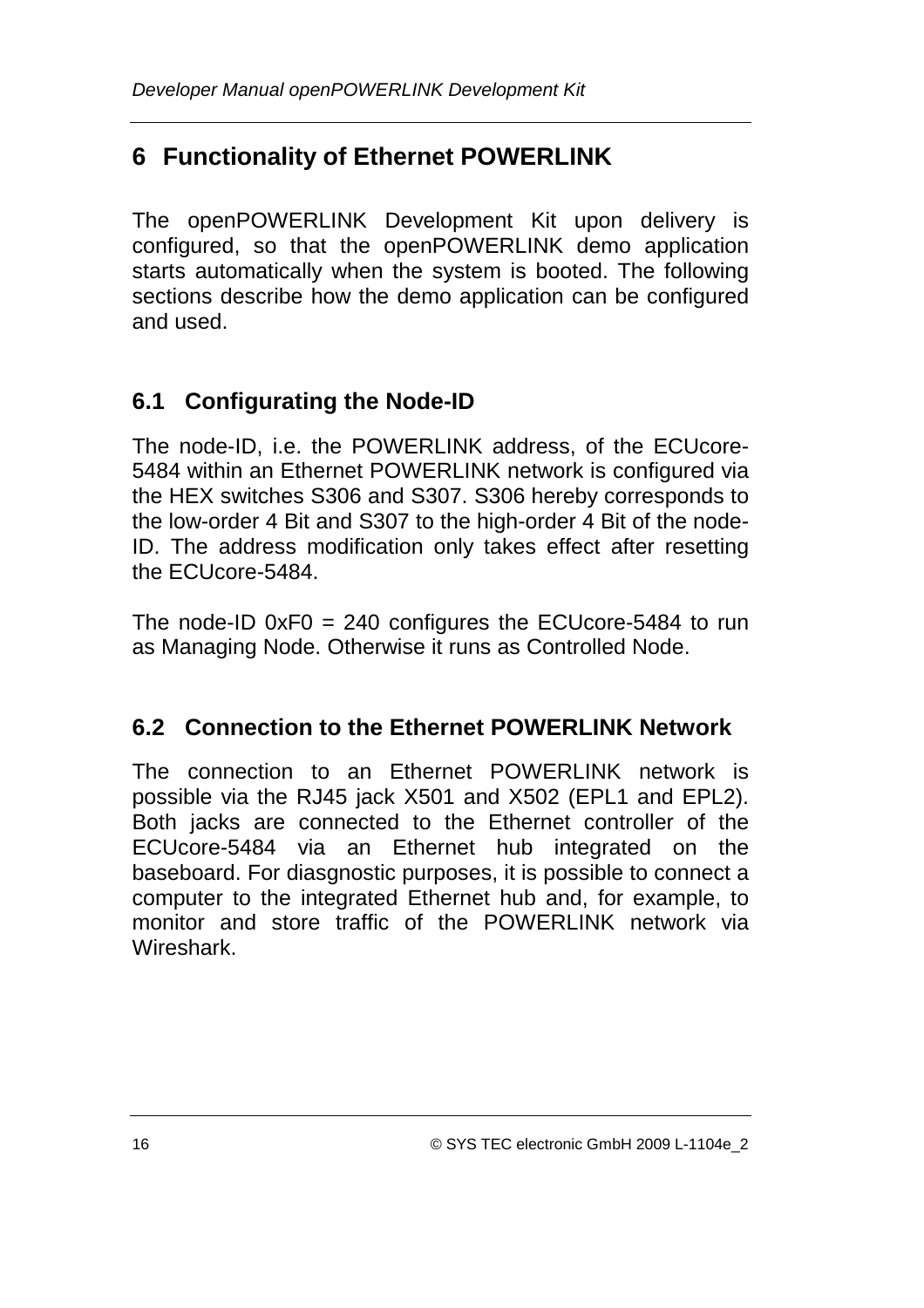#### **6.3 Digital In- and Outputs**

The pushbuttons S0 to S4 on the baseboard are linked as digital inputs in the object directory in object 0x60000 sub-index 0x01 of the type UNSIGNED8.

The LED D0 to D4 on the baseboard are linked as digital outputs in the object directory in object 0x6200 sub-index 0x01 of the type UNSIGNED8.

#### **6.4 Process Data Objects (PDO)**

There is a receive PDO (PollRequest of MN) and a transmit PDO (PollResponse), each of the length 1 Byte. Object 0x6200 sub-index 0x01 is mapped in the reception PDO and object 0x6000 sub-index 0x01 in the transmit PDO.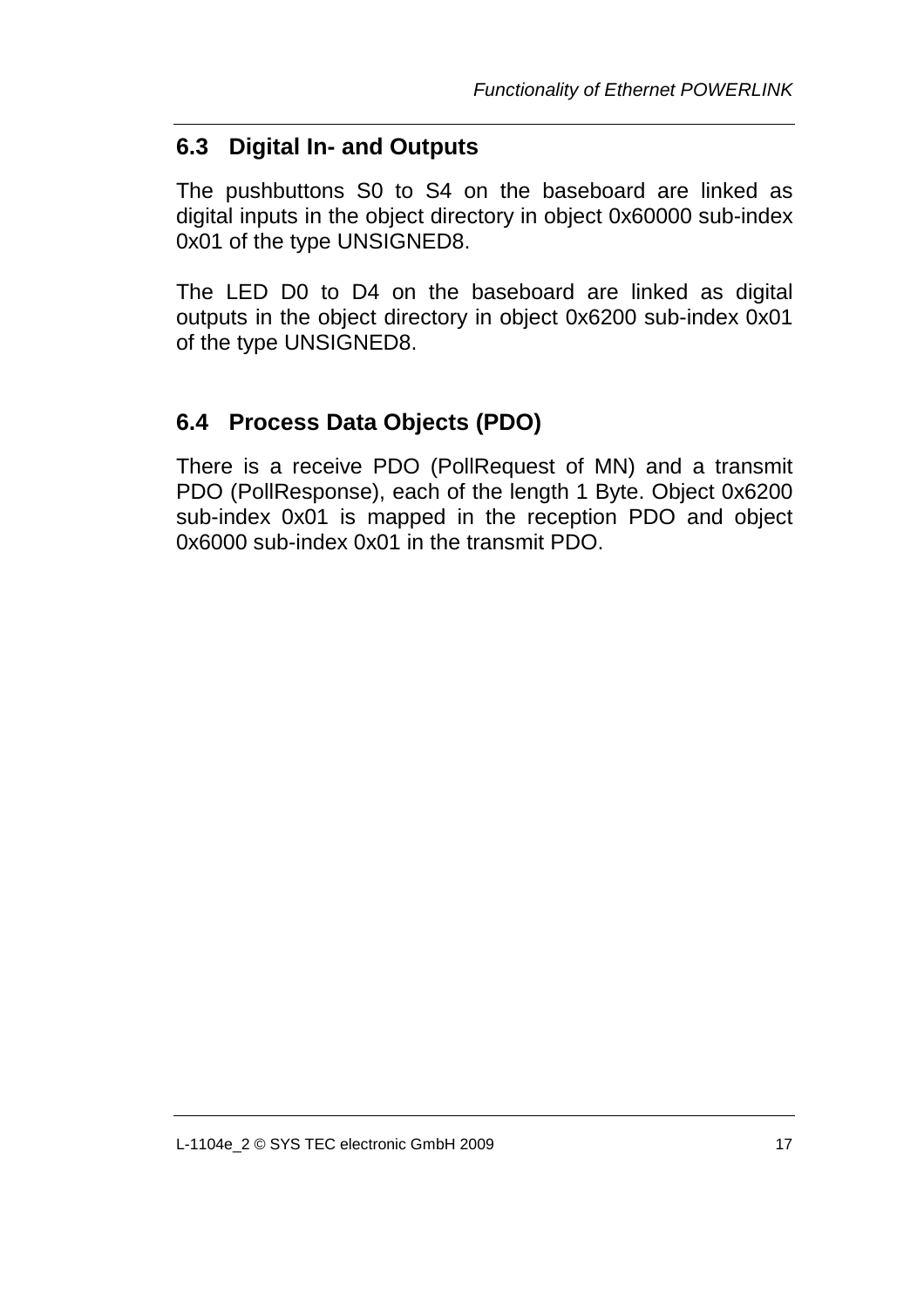# **7 Diagnostics Tools**

## **7.1 Wireshark**

Wireshark (former Ethereal) supports the analysis of network connections. Since its version 0.99.4, Wireshark includes a dissector for POWERLINK-frames. With it, POWERLINKframes are displayed easy to understand and not only as hexdump.

| I test5 2cn.pcap - Wireshark                                                                                   |                                                                                                                                                                                                                                                                                                                                                               |                                                                                            |                                                                                       |                                                                                                                                                                    |                                                                                                                                                                                | $  $ $\Box$   $\times$ |
|----------------------------------------------------------------------------------------------------------------|---------------------------------------------------------------------------------------------------------------------------------------------------------------------------------------------------------------------------------------------------------------------------------------------------------------------------------------------------------------|--------------------------------------------------------------------------------------------|---------------------------------------------------------------------------------------|--------------------------------------------------------------------------------------------------------------------------------------------------------------------|--------------------------------------------------------------------------------------------------------------------------------------------------------------------------------|------------------------|
| Edit<br>File<br>View<br>E,<br>圖<br><b>Gal</b>                                                                  | Statistics<br>Go Capture Analyze<br>K<br>$\triangleright$<br>$\boldsymbol{\mathsf{x}}$                                                                                                                                                                                                                                                                        | Help<br>$\mathcal{C}_\partial$<br>নি<br>凸<br>⇨<br>⇦                                        | 春<br>₹<br>₿                                                                           | $\overline{\mathbf{r}}$<br>$\mathcal{O}_k$<br>È                                                                                                                    | $\Theta$<br>$\Omega_{\rm{c}}$<br>恒<br><b>M</b>                                                                                                                                 | ĸ<br>围                 |
| Clear   Apply<br>Filter:<br>Expression                                                                         |                                                                                                                                                                                                                                                                                                                                                               |                                                                                            |                                                                                       |                                                                                                                                                                    |                                                                                                                                                                                |                        |
| No.<br>Time                                                                                                    | Source                                                                                                                                                                                                                                                                                                                                                        | Destination                                                                                | Info.<br>Protocol                                                                     |                                                                                                                                                                    |                                                                                                                                                                                |                        |
| 65906 42.819792<br>65907 42.819812<br>65908 42.819834<br>65909 42.824591<br>65910 42.824740<br>6591 42,824785  | BencentT_a8:64: +0<br>SmartNet_Oa:Oc:la<br>BencentT a8:64:F0<br>BencentT_a8:64:f0<br>BencentT a8:64:F0<br>Rttnc a8:64:01                                                                                                                                                                                                                                      | SmartNet Oa:Oc:la<br>EPLV2 PRes<br>EPLV2 SOA<br>EPLV2 SOC<br>Rftnc a8:64:01<br>EPLV2 PRes  | EPL<br>PReg<br>EPL<br>PRes<br>EPL<br>SOA<br>EPL<br>SOC<br>EPL<br>PReg<br>EPL<br>PRes  | (CN)<br>dest =<br>32<br>$dest = 255$<br>(bc)<br>255<br>(bc)<br>$dest =$<br>$dest = 255$<br>(b<)<br>$dest =$<br>$1$ (CN)<br>$dest = 255$<br>The 1                   | (MN)<br>$src =$<br>240<br>32<br>STC<br>$\equiv$<br>(CN)<br>240<br><b>CMN3</b><br>SP C<br>$\equiv$<br>$src = 240$<br><b>EMN3</b><br>$src = 240$ (MN)<br><b>TCN</b> )<br>$src =$ | Noservic               |
| 65912 42.824791<br>65913 42.824812<br>65914 42,824839<br>65915 42.829591<br>65916 42.829741<br>65012 12 820786 | BencentT_a8:64:f0<br>SmartNet Oa:Oc:la<br>BencentT_a8:64:f0<br>BencentT a8:64:f0<br>BencentT_a8:64:f0<br>pftnr sR.64.01                                                                                                                                                                                                                                       | SmartNet_0a:0c:1a<br>EPLV2 PRes<br>EPLV2 SOA<br>EPLV2 50G<br>Rftnc a8:64:01<br>DOI: 2 DOAC | EPL<br>PRed<br>EPL.<br>PRes<br>EPL<br>SOA<br>EPL<br>Soc<br>EPL<br>PRed<br>COL<br>DDBc | 32 (CN)<br>$dest =$<br>$dest = 255$<br>(b <sub>c</sub> )<br>$dest =$<br>255<br>(bc)<br>$dest = 255$<br>(bc)<br>$dest =$<br>ı.<br>(CN)<br>つくぐ<br>NOST<br>$6.15 - 1$ | $src = 240$ $(MN)$<br>32<br>ST C<br>$\equiv$<br>ICNI<br>$= 240$<br>(MN)<br>snc<br>$= 240$<br>(MN)<br>SI'C<br>$src = 240$ (MN)<br>$-11$<br><b>CCND</b><br>CHC.                  | IdentRegi              |
| FETHERNET Powerlink v2<br>PDOVersion 0.0<br>Size: 1                                                            | $.000$ 0100 = MessageType: PollResponse (PRes) (4)<br>Destination: 255 (broadcast)<br>Source: 1 (Controlled Node)<br>NMTStatus: NMT_MS_OPERATIONAL (253)<br>$\ldots$ 0.  = MS (Multiplexed slot): 0<br>$\ldots$ 0  = EN (Exception New): 0<br>1 = RD (Ready): 1<br>$\ldots$ 00 0 = PR (Priority): GenericRequest (0)<br>$\ldots$ .000 = RS (RequestToSend): 0 |                                                                                            |                                                                                       |                                                                                                                                                                    | --                                                                                                                                                                             |                        |
| 0000<br>01, 11<br>0010<br>0020<br>0030                                                                         | 1e 00 00 02 00 03<br>$C0$ $a8$ $64$<br>01 fd 01 00 00 00 01 00<br>00 00 00 00 00 00 00 00<br>00 00 00 00 00 00 00 00<br>00 00 00 00                                                                                                                                                                                                                           | 01<br>88 ab 04 ff<br>00 00 00 00 00 00<br>00 00<br>00 00 00 00 00 00 00 00                 |                                                                                       | ունուսու                                                                                                                                                           |                                                                                                                                                                                |                        |
|                                                                                                                | File: "L:\alle\Krueger\Ivon mir selbst\EPL\test5_2cn.pcap" 7284 KB 00:01:11                                                                                                                                                                                                                                                                                   |                                                                                            | P: 96485 D: 96485 M: 0                                                                |                                                                                                                                                                    |                                                                                                                                                                                |                        |

Figure 8: Analysis of a PRes-frame with Wireshark

#### **7.1.1 Download and Installation**

The current version of Wireshark can be downloaded at http://www.wireshark.org/. During the installation, WinPcap is installed on Microsoft Windows as well. This driver is necessary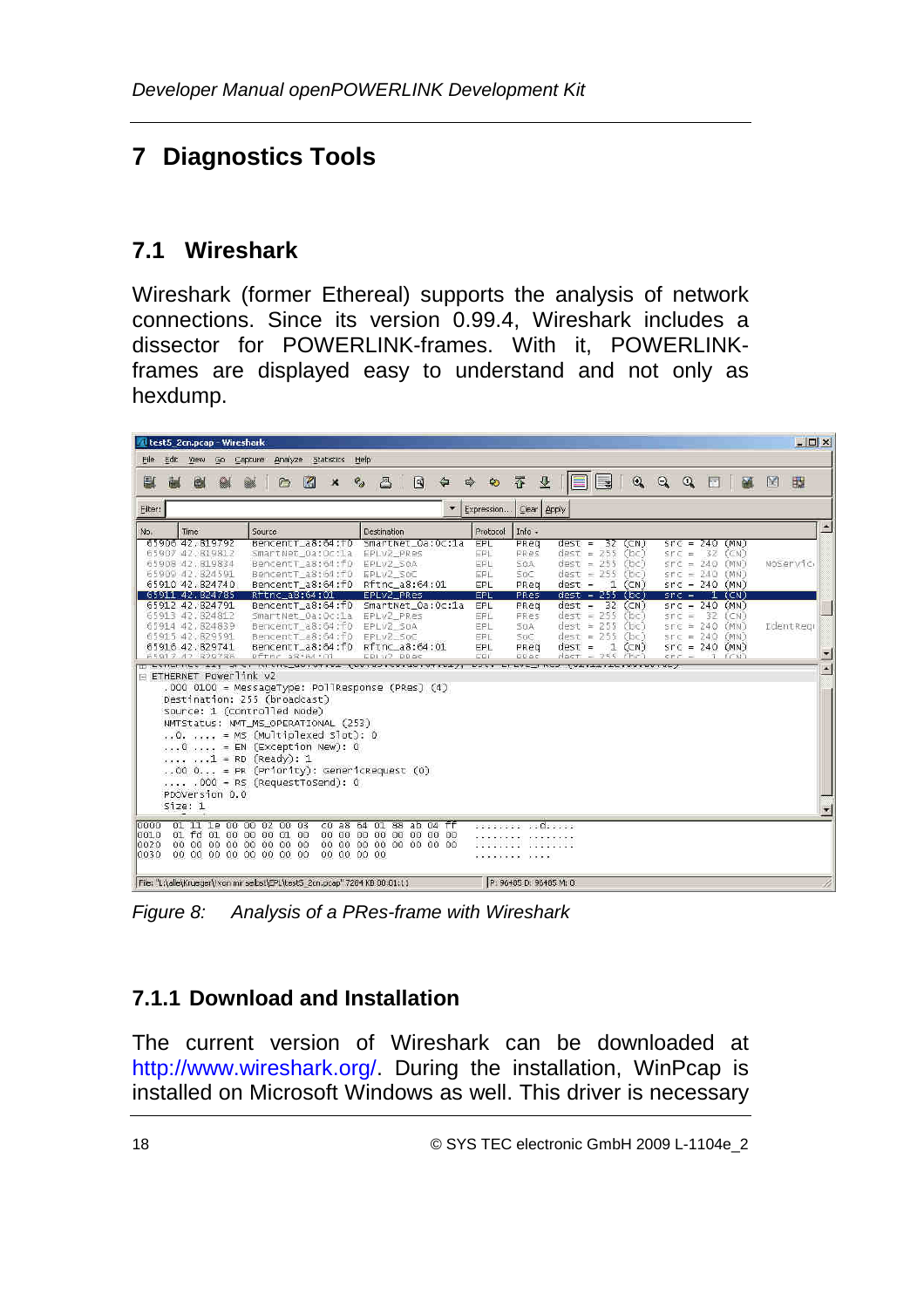to put the network interface card of the computer into the so called Promiscuous Mode. This mode enables the network interface card to pass through every frame received to the operating system or the application – and not only the frames that are addressed to the network interface card.

#### **7.1.2 Premises**

For diagnostics using Wireshark, the computer must be connected to the POWERLINK network. Therefore, it is necessary to use an additional network interface card. Only the network monitor driver and perhaps the internet protocol (TCP/IP) are allowed to be bound to this additional network interface card. However, a permanent IP-address should be set for the internet protocol (TCP/IP), e.g. 192.168.100.245.

#### **7.1.3 Recording the Network Traffic**

Recording the network traffic is relatively simple. Initially, within the menu item "Capture" -> "Options…" the appropriate network interface card must be chosen. Additionally, among "Display Options" the check boxes "Update list of packets in real time", "Automatic scrolling in live capture" and "Hide capture info dialog" may be selected.

Now, the recording is ready to be started by pressing the button "Start". By choosing the menu item "Stop" within the menu "Capture", the recording can be stopped.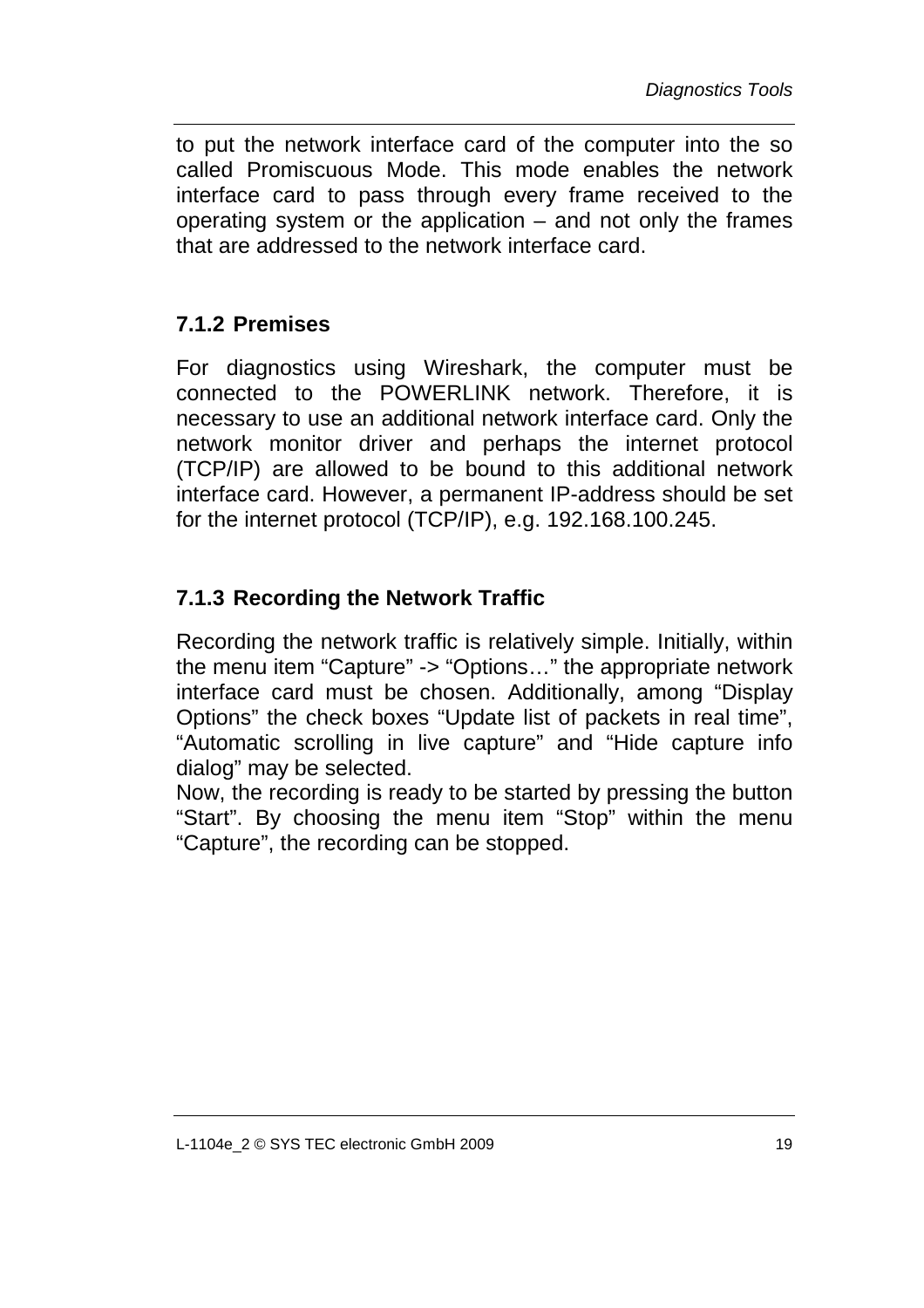# **8 POWERLINK Demo Application**

## **8.1 Setting up the Toolchain**

For development, Linux BSP for Freescale MCF548x processors is necessary – including the corresponding Toolchain. This is to be unzipped in any directory (e.g. /home/user/projects/LinuxBSP-2.6). Thereby, the Toolchain is located beneath Linux BSP in the directory toolchain (e.g. /home/user/projects/LinuxBSP-2.6/toolchain).

The following environment variables must be set within the shell used. Therefore, the following lines can be inserted into, for example, the file "~/.bashrc". The variable M68K LINUX BSP PATH must be adjusted appropriately.

```
M68K_LINUX_BSP_PATH=/home/user/projects/LinuxBSP-2.6 
M68K_LINUX_KDIR_PATH=$M68K_LINUX_BSP_PATH/linux-2.6.10 
M68K_CC_PREFIX=$M68K_LINUX_BSP_PATH/toolchain/bin/m68k-
   linux-gnu-
M68K_CFLAGS=-malign-int 
M68K_LD_LIBRARY_PATH=
```
export M68K\_LINUX\_BSP\_PATH export M68K\_LINUX\_KDIR\_PATH export M68K\_CC\_PREFIX export M68K\_CFLAGS export M68K\_LD\_LIBRARY\_PATH

The following steps are necessary for the first initialization:

```
cd $M68K_LINUX_BSP_PATH 
make fresh 
make menuconfig 
make
```
Since the standard configuration can be adopted, all three appearing dialogs are to be left via "Exit" and each storing of the configuration is to be confirmed with "Yes". Afterwards, the Toolchain is ready for operation.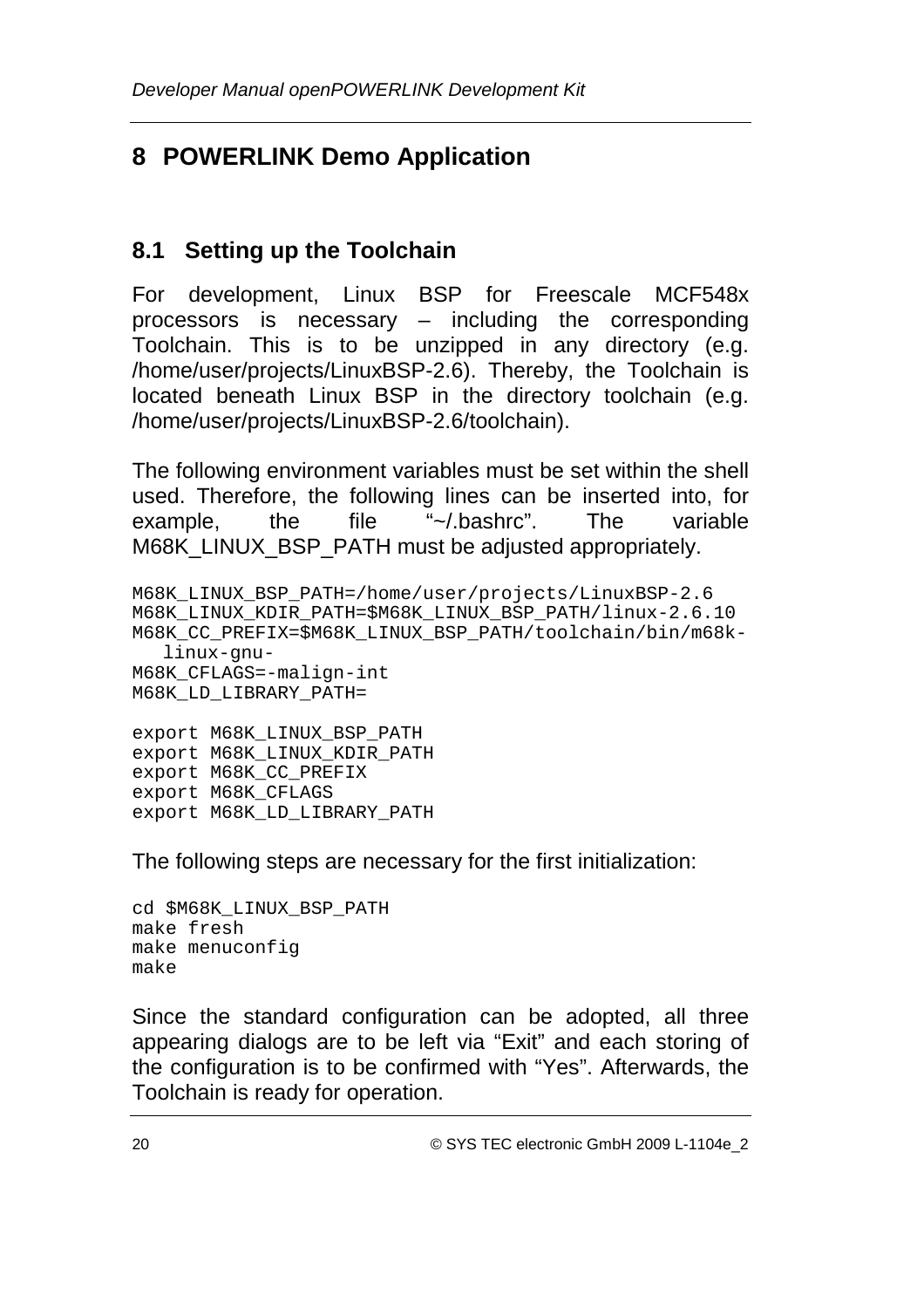## **8.2 Building the POWERLINK Demo Application**

The openPOWERLINK Stack contains demo projects for the ECUcore-5484 within the directory Examples/PLCcore-CF54/Linux/gnu.

At first, you may need to extract the ZIP archive with the source code of the openPOWERLINK Stack. The source code can be found on the openPOWERLINK Live-CD or downloaded from http://openpowerlink.sourceforge.net/.

user@host: ~> unzip openPOWERLINK\_v1.3.0.zip user@host: ~> cd openPOWERLINK v1.3.0

#### **8.2.1 Project demo\_mn\_kernel**

This project demonstrates how the openPOWERLINK Stack can be utilized as Linux-kernel module. It is located in the directory Examples/PLCcore-CF54/Linux/gnu/demo\_mn\_kernel of the openPOWERLINK source code. The demo application "demo\_main.c" is placed within the same Linux-kernel module as the openPOWERLINK Stack. This implies the advantage of a direct and efficient connection between the application and the openPOWERLINK Stack.

This demo application provides the functionality described in section 6. It contains an object directory, PDO support, SDO server and client, support of SDO via ASnd and UDP, a virtual Ethernet driver for Linux and the Data Link Layer, and the NMT module for Controlled Nodes and Managing Nodes.

#### **8.2.1.1 Translating the Source Codes**

On the development system, the command "make" is to be completed within the above mentioned directory .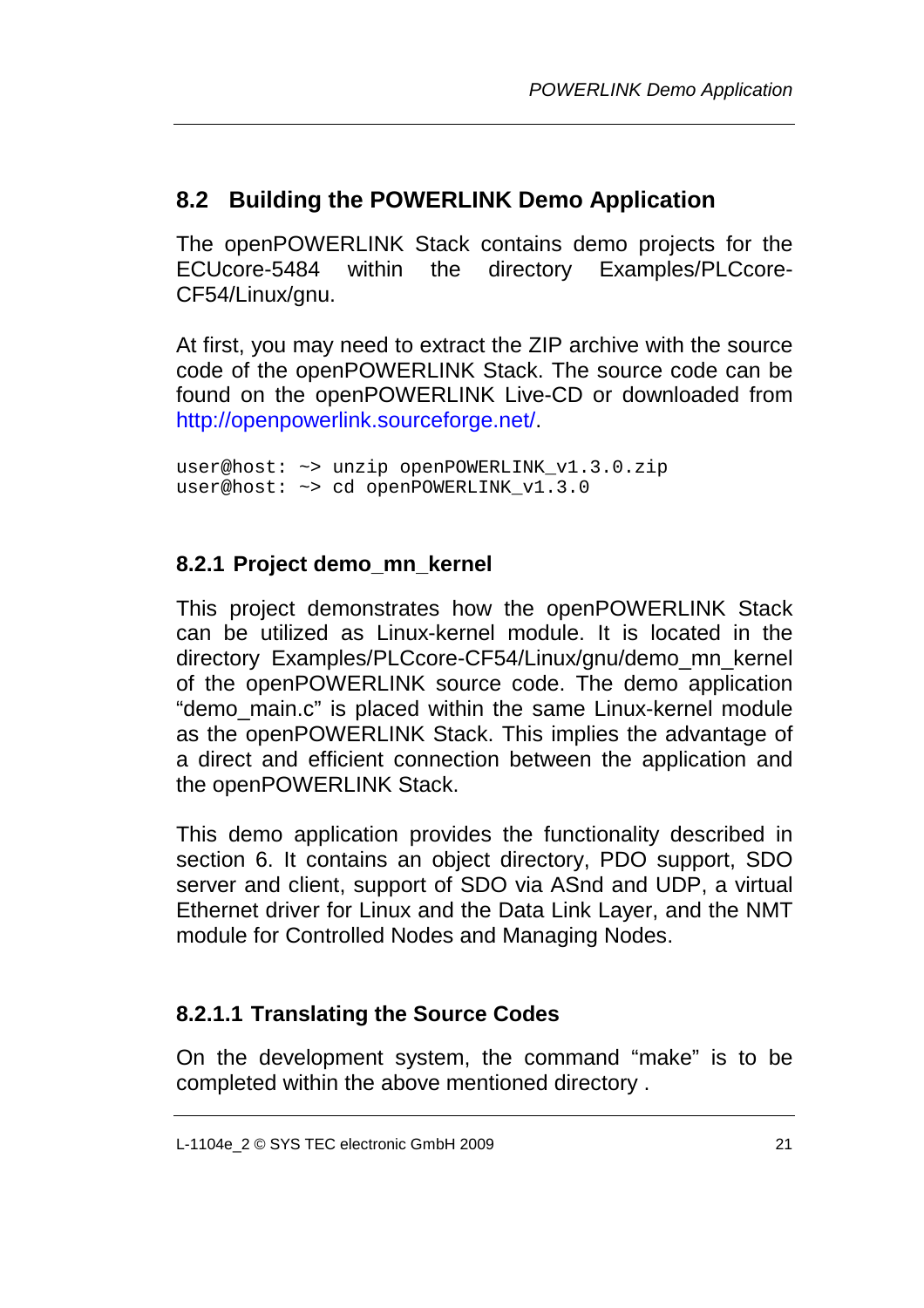```
user@host:Examples/PLCcore-CF54/Linux/gnu/ 
  demo_mn_kernel> make
```
Therewith, the Linux-kernel module epl.ko is built. As described in section 8.3, this module can be copied onto the ECUcore-5484.

#### **8.2.1.2 Executing the Application**

The Linux-kernel module epl.ko requires the Board-support driver cf54drv.ko which is automatically loaded on the delivered ECUcore-5484.

Loading the kernel module takes place via the Linux command "insmod". Consequently, the openPOWERLINK Stack is initialised, the network interface is configured and the NMT state machine is started.

sh-2.05:/nfs# insmod epl.ko

After loading the kernel module, the demo application is running. It installs a device "epl" in the proc file system over which status information about the openPOWERLINK Stack may be inquired.

sh-2.05:/nfs# cat /proc/epl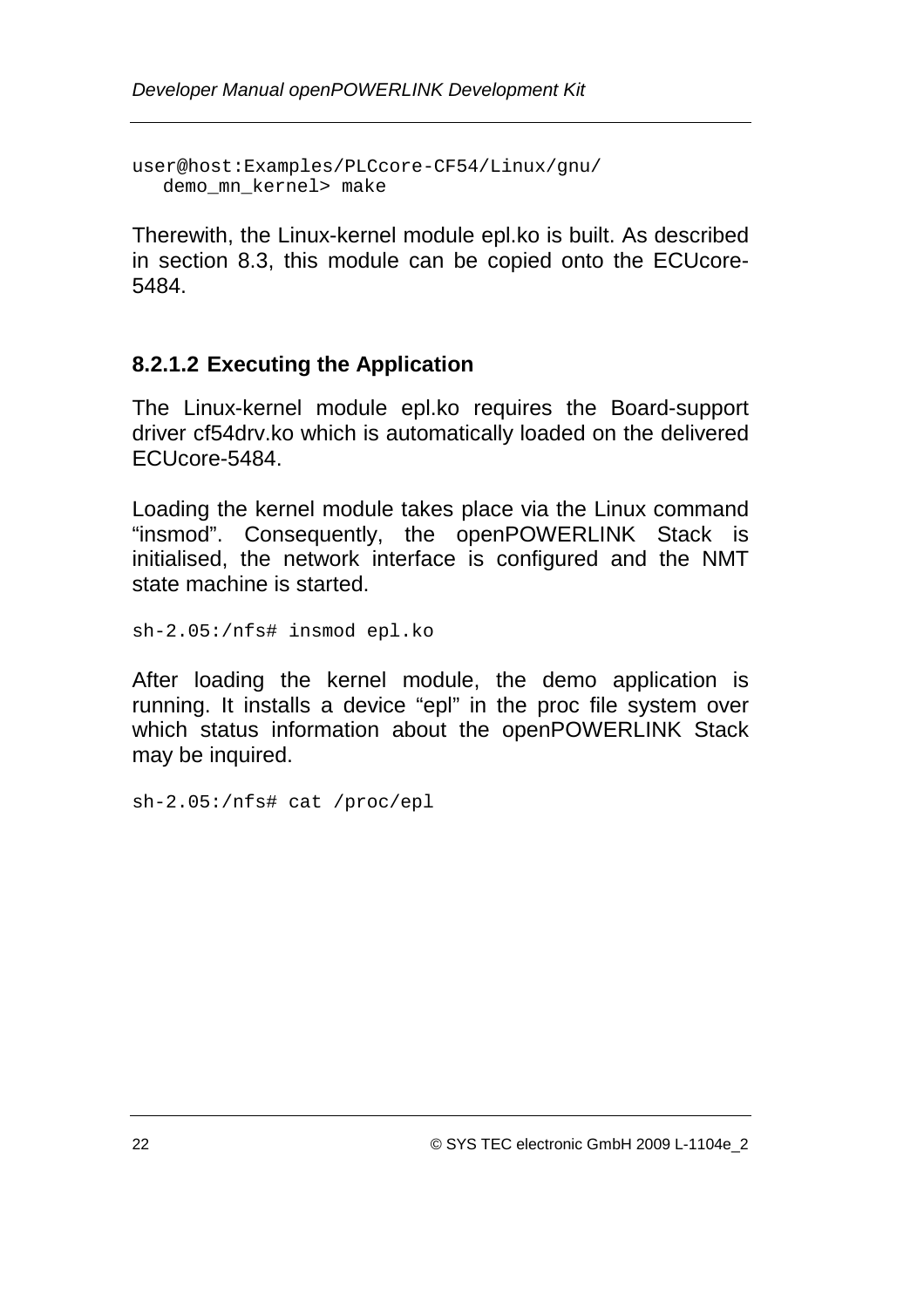| Tera Term - COM1 VT                                                                                                                                                                                                                                                                                                                                            |  |
|----------------------------------------------------------------------------------------------------------------------------------------------------------------------------------------------------------------------------------------------------------------------------------------------------------------------------------------------------------------|--|
| Window<br>Help<br>Edit<br>Setup Control<br>File                                                                                                                                                                                                                                                                                                                |  |
| kh-2.05:"/nfs# cat /proc/epl<br>EPL V2<br>V1.0 r0 (c) 2006 SYS TEC electronic GmbH<br>NHT state:<br>0x011F<br>CurfisyncTxGen=0 CurfisyncTxNnt=0 CurfisyncRx=0<br>MaxAsyncTxGen=0 MaxAsyncTxNnt=0 MaxAsyncRx=0<br>$\textsf{FEC}$ tcr = 0x00000000 fectfsr = 0x00030000 fecrfsr = 0x00010000<br><b>BbgTracePoints:</b><br>TracePoint[ 0]: 4<br>TracePoint[ 1]: 0 |  |
| TracePoint[ 2]: D<br>TracePoint[ 3]: 0<br>TracePoint[ 4]: D<br>TracePoint[ 5]: 0<br>TracePoint[ 6]: D<br>TracePoint[ 7]: 0                                                                                                                                                                                                                                     |  |

Picture 9: Part of the output of "cat/proc/epl"

During the unload of the kernel module via "rmmod", the EPL Stack is stopped. This command is as well necessary to eventually remove an EPL Stack that is already loaded.

sh-2.05:/nfs# rmmod epl.ko

#### **8.3 Updating the Demo Application on the ECUcore-5484**

Provided that the ECUcore-5484 is configured as described in section 5, the EPL demo application on the module can be updated. After rebooting the module (DIP switch 2 positioned at "on", compare Figure 4), the login as **user "PlcAdmin" with password "Plc123"** is possible.

Transmitting the demo application on the ECUcore-5484 can take place using two different possiblities that each include advantages and disadvantages:

**NFS**: The "Network File System" (NFS) represents the simplest way of starting the demo application – that has been built on the development system – directly on the ECUcore-5484. Therefore, on the development system a directory is mounted into the local file system of the ECUcore-

L-1104e 2 © SYS TEC electronic GmbH 2009 23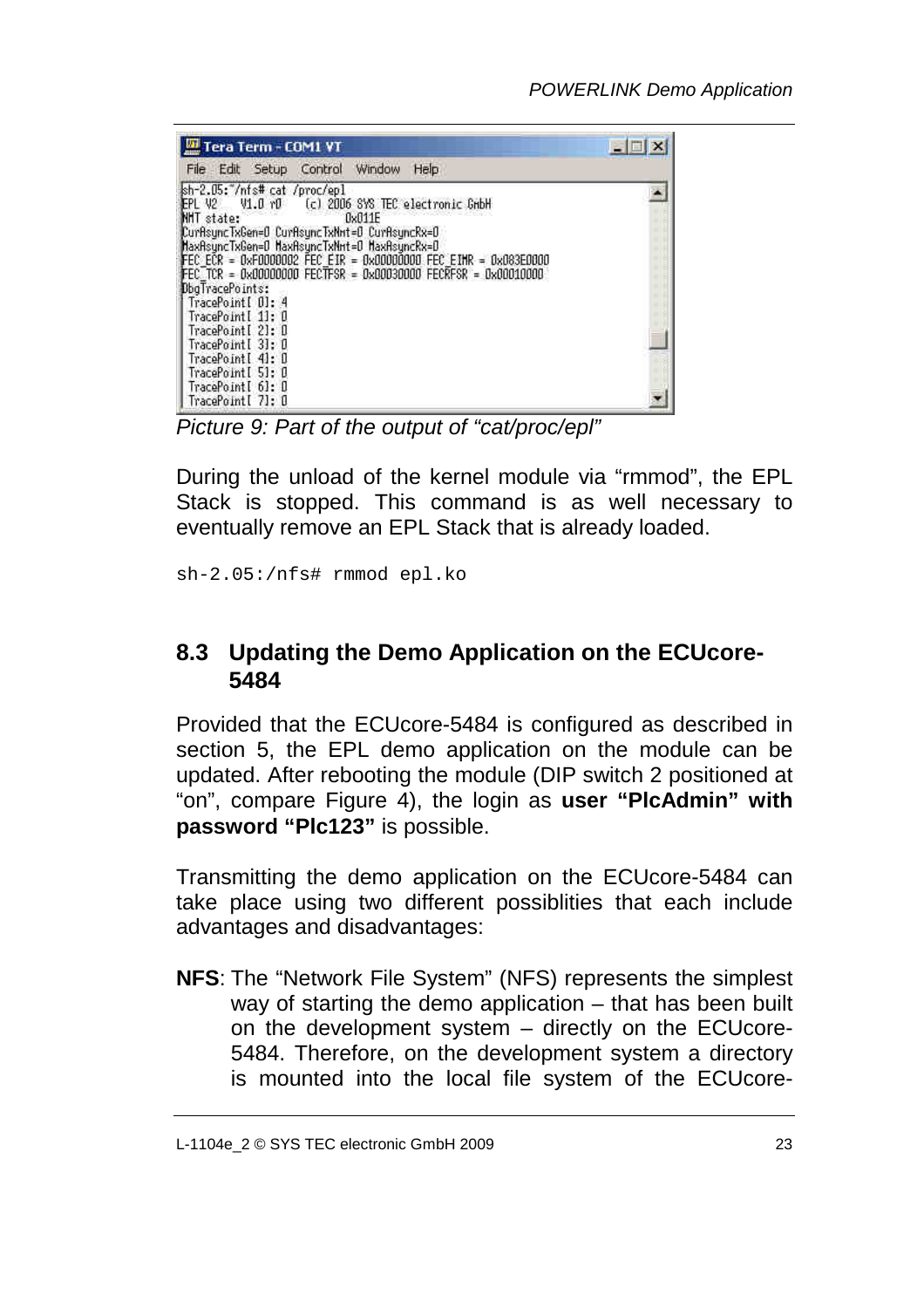5484. To start the program, only the appropriate command must then be entered on the ECUcore-5484. The data transmission from the development system to the ECUcore-5484 takes place automatically by NFS, without any other commands of the user. The method NFS is described in section 8.3.1.

**FTP**: The "File Transfer Protocol" is a standardized and platform independent protocol that is securely established in practice. Both, FTP server and clients are available for different operating systems such as Linux and Windows. In contrast to NFS, FTP enables the transmission of data from a computer using Windows to the ECUcore-5484 (e.g. program updates of a service technician using a Windows laptop). Moreover, FTP allows for a detailled access control through username and password authentication. Disadvantageous for FTP is that a command must be entered for each file transmission – which can be annoying or even forgotten especially during the development phase. Consequently, it could be possible that perhaps an old version of the program is accidentally run. The method FTP is described in section 8.3.2.

## **8.3.1 Using NFS**

Mounting a directory on the development system directly in to the local file system of the ECUcore-5484 represents the simplest way of starting a demo application (that has been built on the development system) on the ECUcore-5484. Therefore, a NFS server must be installed and configured on the development system.

#### 1. Mounting a directory on the ECUcore-5484

To integrate the directory "/tftpboot" of the development system into the local file system of the ECUcore-5484, the command "mount" is to be used as follows: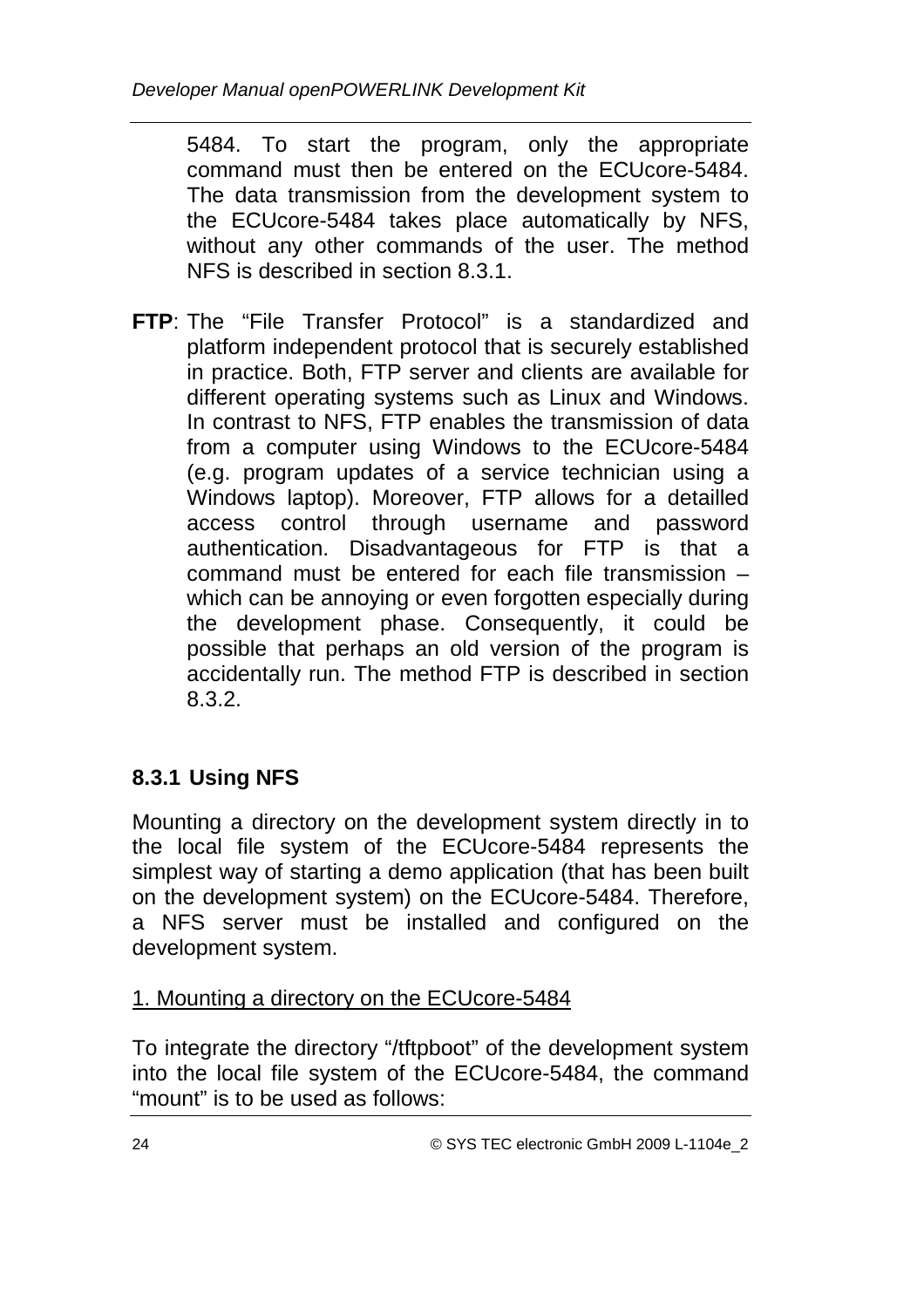mount -t nfs -o nolock <ip\_host>:/tftpboot /mnt/nfs

After the command "mount" is successfully completed, the directory "/tftpboot" of the development system (including any subfolders) is accessible in the local directory "/mnt/nfs" of the ECU<sub>core-5484</sub>

Afterwards, the built demo application (e.g. epl.ko) has to be copied into the directory "/tftpboot" of the development system.

#### **8.3.2 Using FTP**

As an alternative to mounting a directory of the development system directly into the local file system of the ECUcore-5484 via NFS, it is possible to transfer data between the development system and the ECUcore-5484 in both directions via FTP.

FTP Download

Downloading files from the development system on the ECUcore-5484 takes place with the help of the command "ftpget". Both parameters, "-u" for username and "-p" for password enable authetication at the host system. The command "ftpget" is written as follows:

```
ftpget -u <username> -p <password> <ip_host> 
  <local_file> <remote_file>
```
To transmit the EPL demo application "eplapp" from the directory "/tftpboot" to the ECUcore-5484 via FTP for example, the following command is necessary:

```
ftpget -u systec -p systec 192.168.10.56 
  /var/epl.ko /tftpboot/epl.ko
```
#### FTP Upload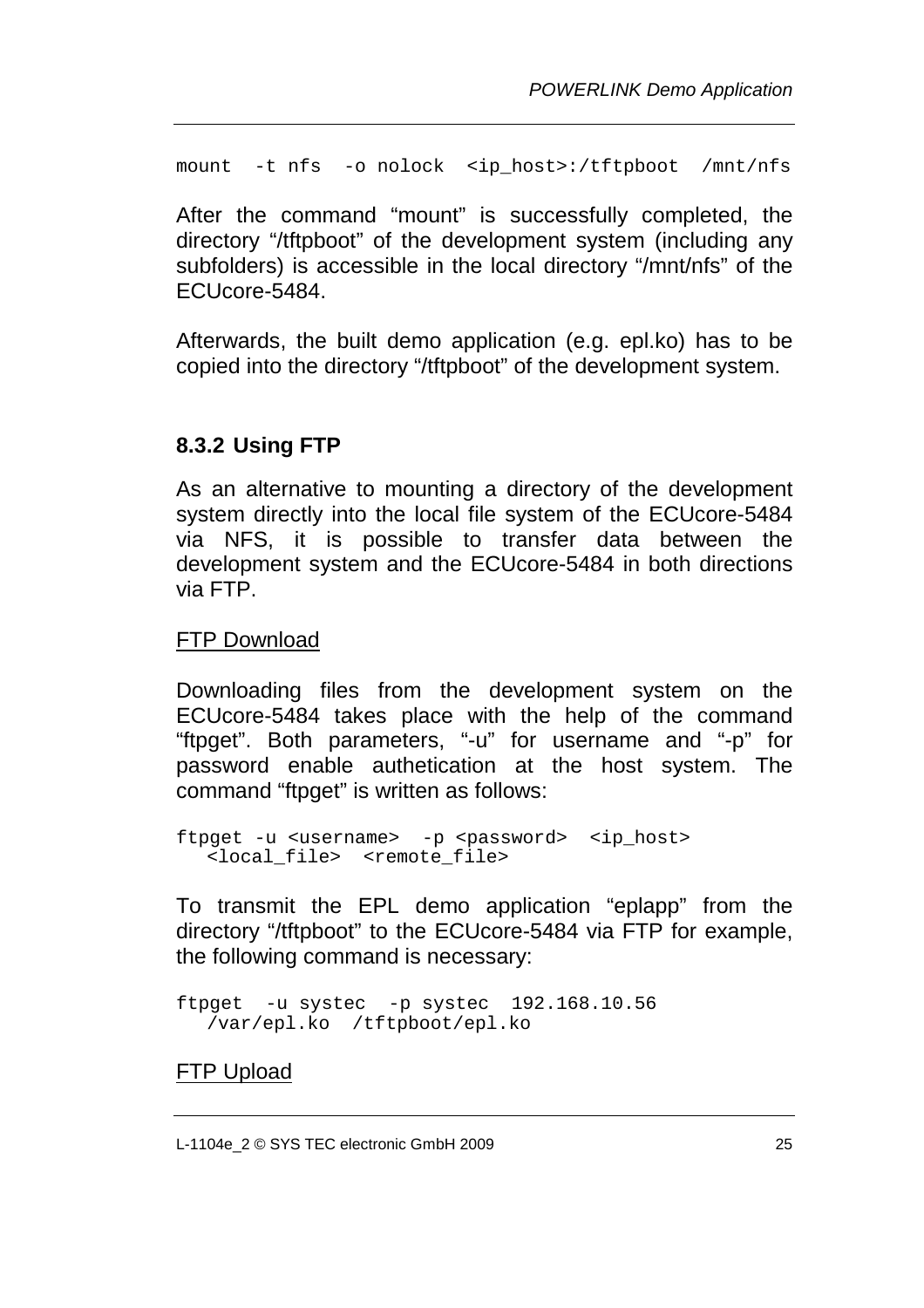Uploading files from the ECUcore-5484 to the development system takes place with the help of the command "ftpput". Both parameters, "-u" for username and "-p" for password enable authetication at the host system. The command "ftpput" is written as follows:

ftpput -u <username> -p <password> <ip\_host> <remote\_dir> <local\_file>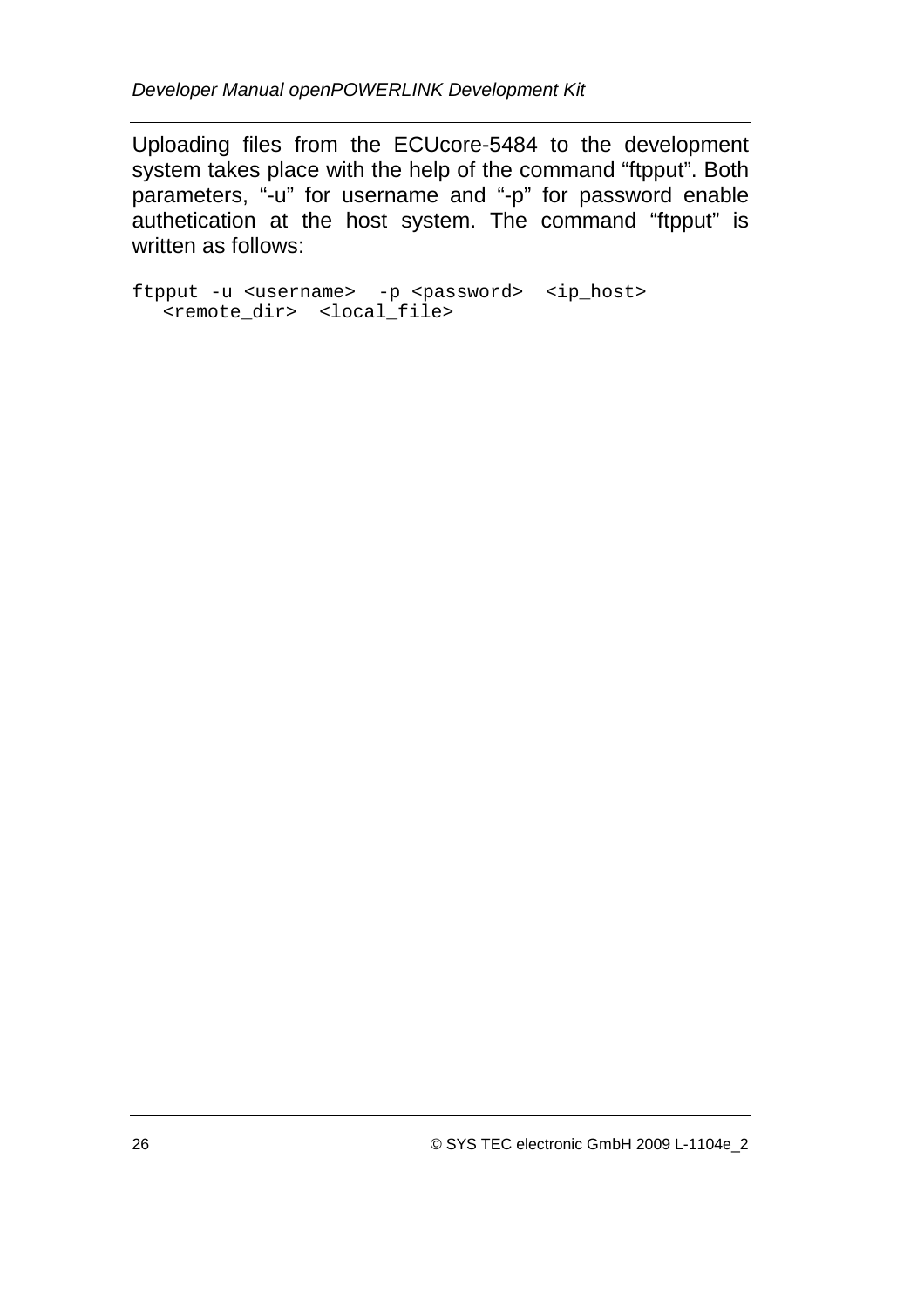#### **Glossary**

- AMI Abstract memory interface
- ASnd EPL frame type: Asynchronous Send, which may contain SDO or NMT messages
- CAL Communication Abstraction Layer, internal openPOWERLINK Stack module
- CN Controlled Node, i.e. slave device in the POWERLINK network
- DCF Device configuration file (generated by configuration tools)
- DLL Data Link Layer
- DNS Domain Name System (Internet Protocol)
- EPL Ethernet POWERLINK
- EPSG Ethernet POWERLINK Standardization Group
- IP Internet Protocol
- HMI Human machine interface
- MAC Media Access Control
- MN Managing Node, i.e. master device in the POWERLINK network
- NMT Network Management
- node an arbitrary POWERLINK device. Often an POWERLINK CN
- OBD Object dictionary module
- OD Object dictionary
- PDO Process Data Object
- PReq EPL frame type: Poll Request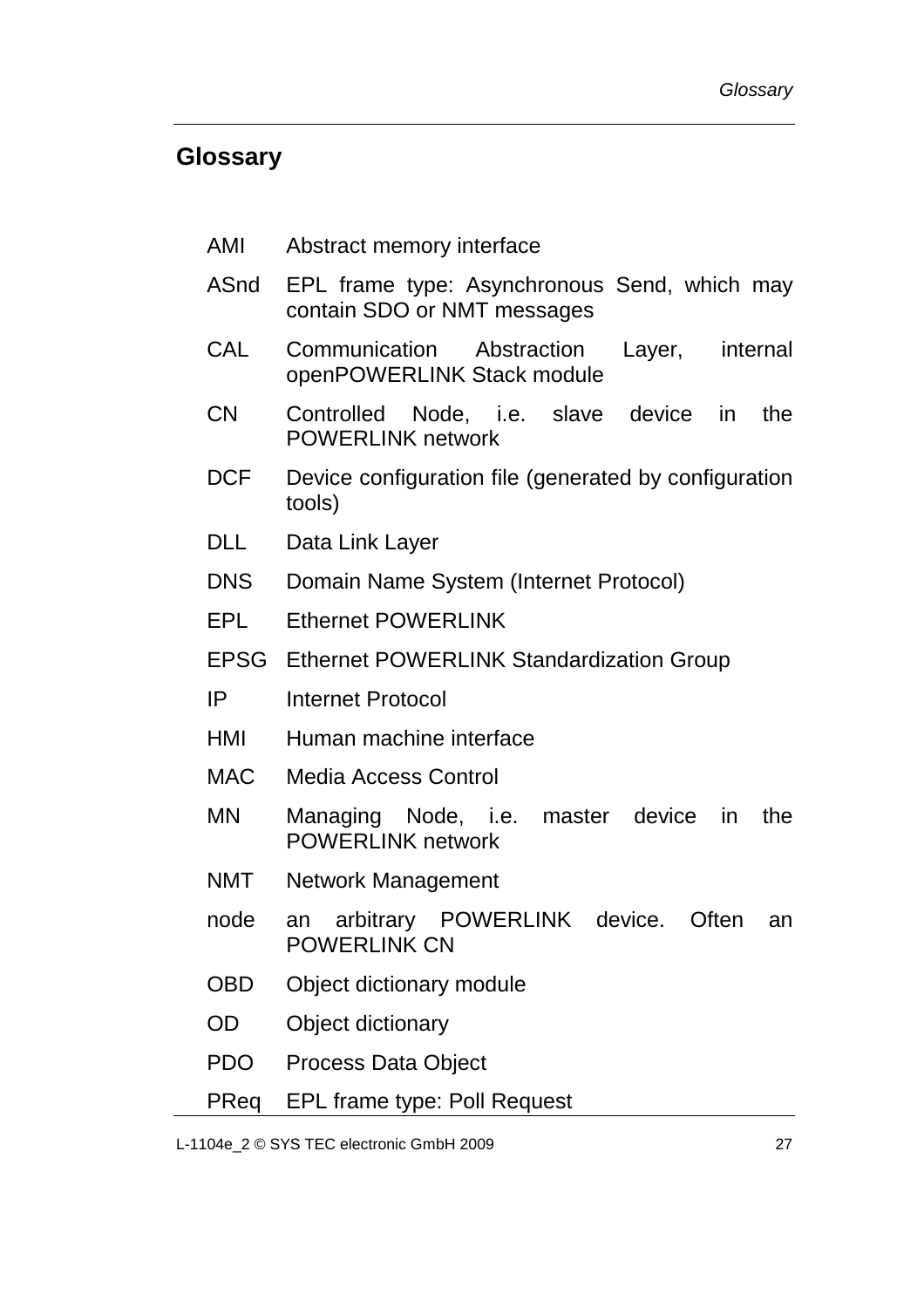- PRes EPL frame type: Poll Response
- RPDO Receive PDO
- SDO Service Data Object
- SoA EPL frame type: Start of Asynchronous
- SoC EPL frame type: Start of Cyclic
- TFTP Trivial File Transfer Protocol
- TCP Transmission Control Protocol
- TPDO Transmit PDO
- UDP User Datagram Protocol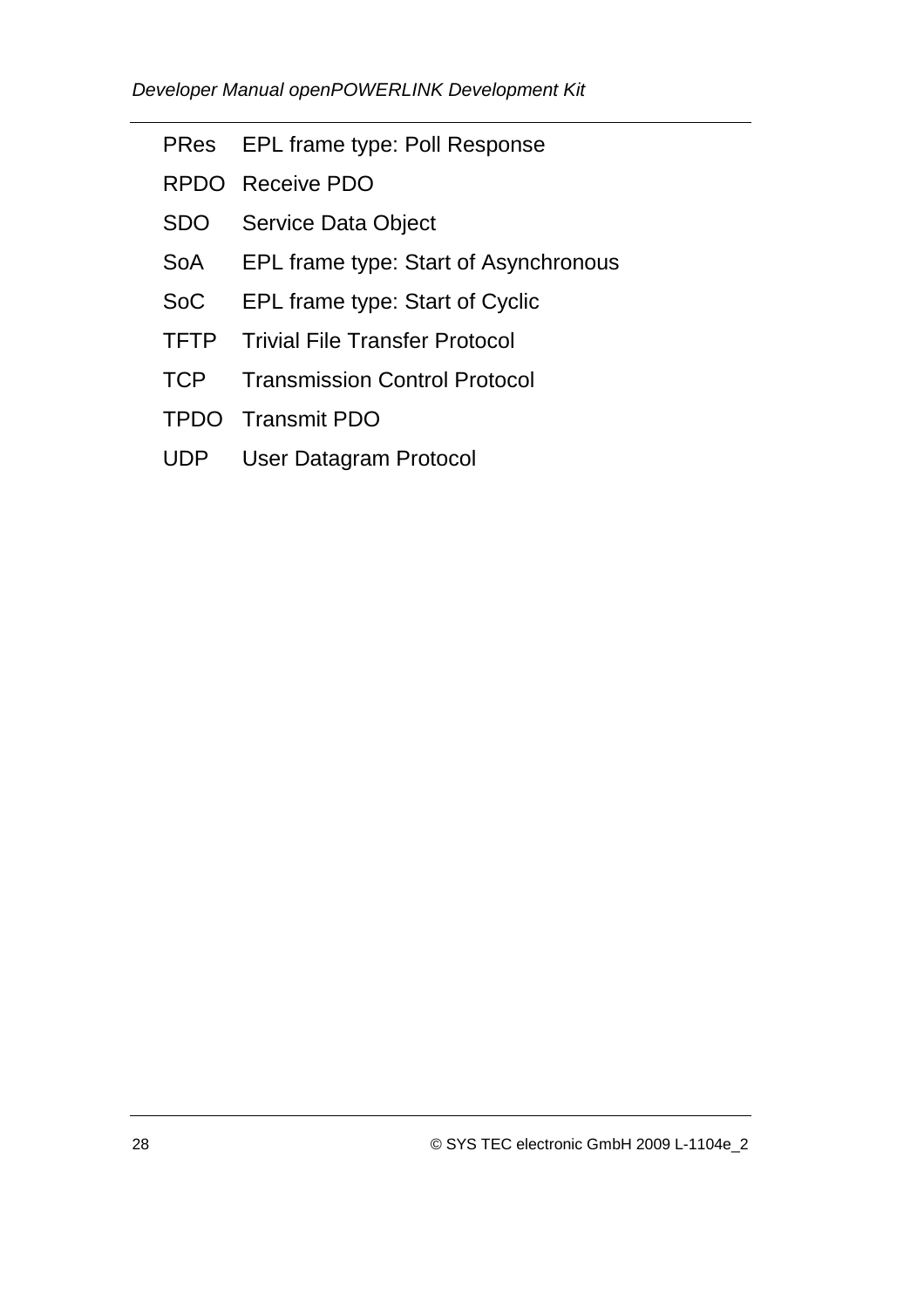#### **References**

EPSG DS 301 Ethernet POWERLINK Communication Profile Specification V1.1.0. Ethernet POWERLINK Standardization Group, 2008

L-1098 Software Manual openPOWERLINK Protocoll Stack. SYS TEC electronic GmbH, 2008

L-1108 Introduction into openPOWERLINK. SYS TEC electronic GmbH, 2008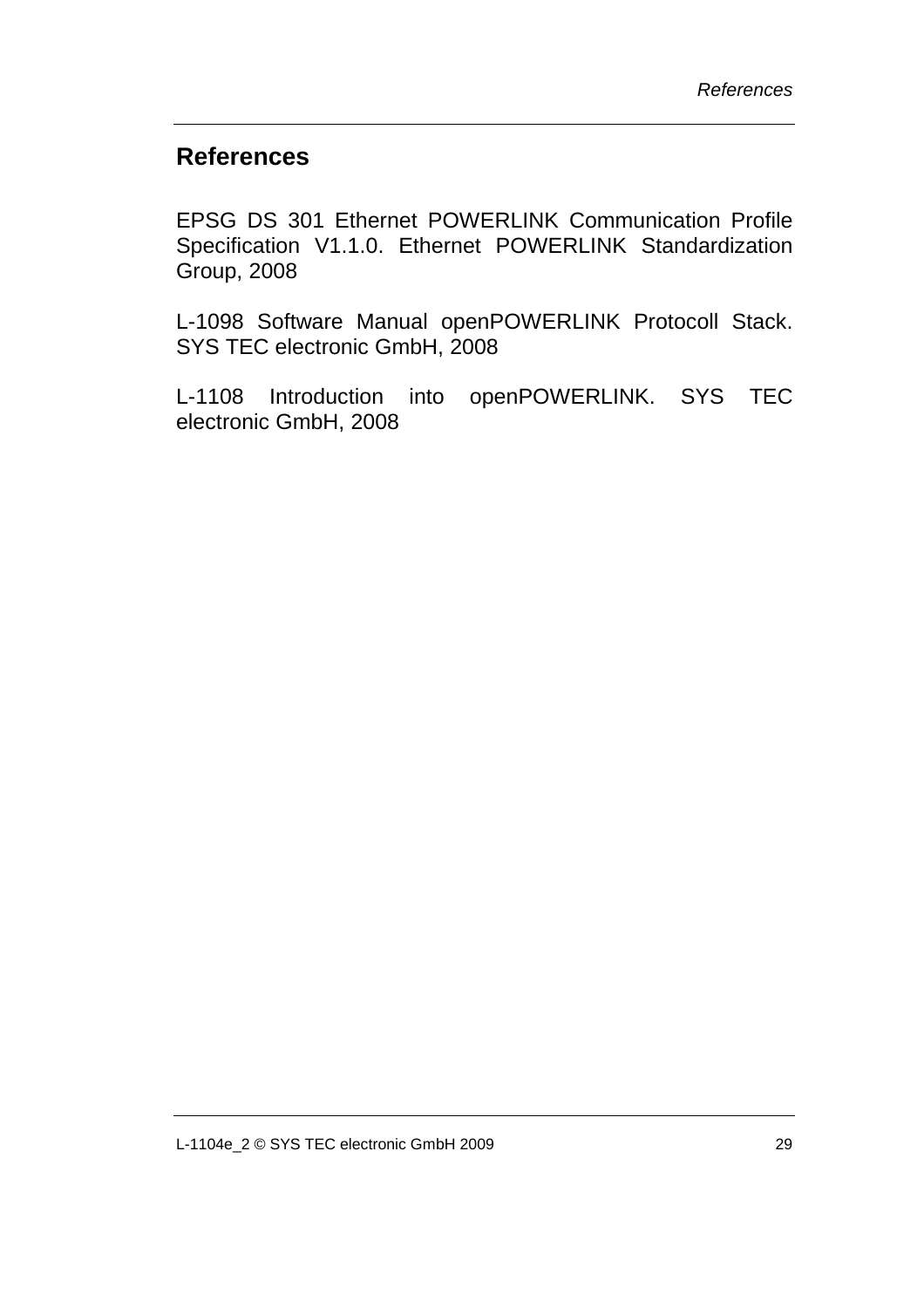30 © SYS TEC electronic GmbH 2009 L-1104e\_2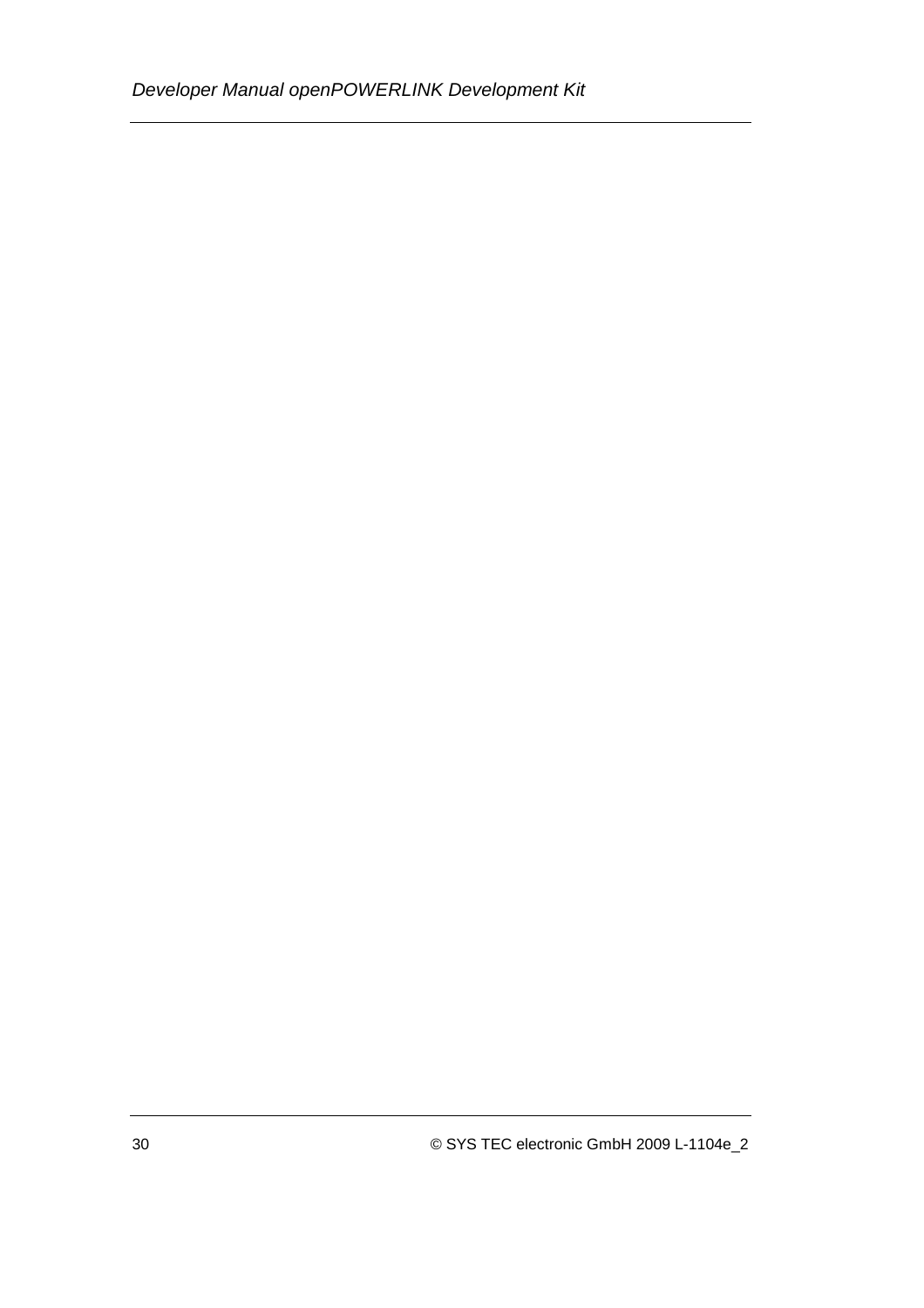| <b>Document:</b>        | openPOWERLINK Development Kit                                                                                                     |  |  |  |  |  |
|-------------------------|-----------------------------------------------------------------------------------------------------------------------------------|--|--|--|--|--|
|                         | Document number: L-1104e_2, Edition February 2009                                                                                 |  |  |  |  |  |
|                         | How would you improve this manual?                                                                                                |  |  |  |  |  |
|                         |                                                                                                                                   |  |  |  |  |  |
|                         |                                                                                                                                   |  |  |  |  |  |
|                         |                                                                                                                                   |  |  |  |  |  |
|                         | Did you find any mistakes in this manual?<br>page                                                                                 |  |  |  |  |  |
|                         |                                                                                                                                   |  |  |  |  |  |
|                         |                                                                                                                                   |  |  |  |  |  |
|                         |                                                                                                                                   |  |  |  |  |  |
|                         |                                                                                                                                   |  |  |  |  |  |
| <b>Submitted by:</b>    |                                                                                                                                   |  |  |  |  |  |
| <b>Customer number:</b> |                                                                                                                                   |  |  |  |  |  |
| Name:                   |                                                                                                                                   |  |  |  |  |  |
| Company:                |                                                                                                                                   |  |  |  |  |  |
| Address:                |                                                                                                                                   |  |  |  |  |  |
|                         |                                                                                                                                   |  |  |  |  |  |
| <b>Return to:</b>       | <b>SYS TEC electronic GmbH</b><br>August-Bebel-Str. 29<br><b>D-07973 Greiz</b><br><b>GERMANY</b><br>Fax: +49 (0) 36 61 / 62 79 99 |  |  |  |  |  |

L-1104e\_2 © SYS TEC electronic GmbH 2009